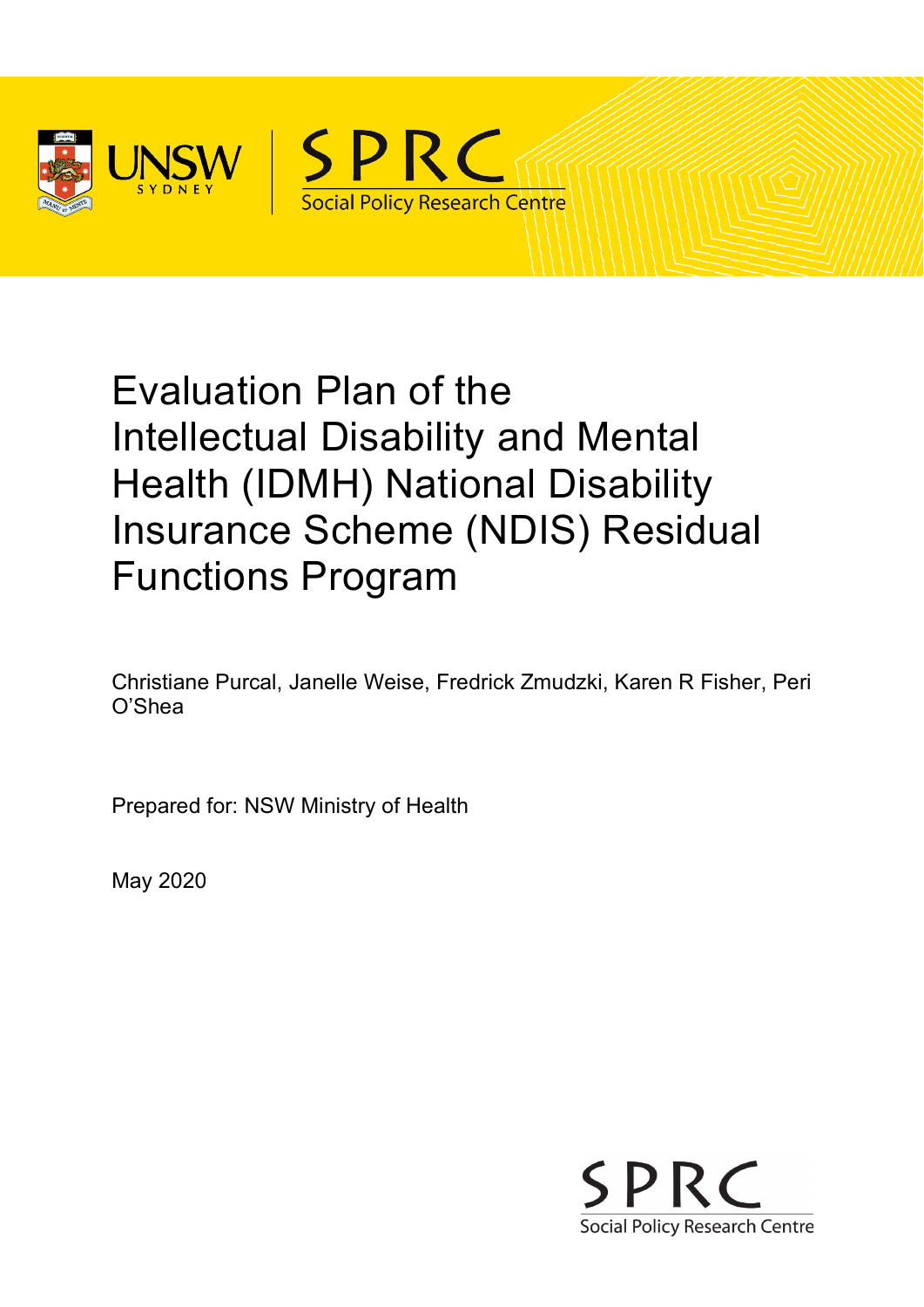#### **Research Team**

Karen R Fisher (Chief Investigator), Christiane Purcal, Fredrick Zmudzki, Peri O'Shea, BJ Newton, Julian Trollor, Janelle Weise, Preeyaporn Srasuebkul, Rachel Spencer, Madeleine Pearson Gotting, Erin Forrester, Katielee Simpson, Bani Aadam

For further information: Professor Karen R Fisher, karen.fisher@unsw.edu.au, +61 2 9385 7800

#### **Social Policy Research Centre**

UNSW Sydney NSW 2052 Australia T +61 2 9385 7800 F +61 2 9385 7838 E [sprc@unsw.edu.au](mailto:sprc@unsw.edu.au) W [www.sprc.unsw.edu.au](http://www.sprc.unsw.edu.au/)

© UNSW Australia 2020

The Social Policy Research Centre is based in the Faculty of Arts & Social Sciences at UNSW Sydney. This report is an output of the Intellectual Disability and Mental Health (IDMH) National Disability Insurance Scheme (NDIS) Residual Functions Program Evaluation research project, funded by NSW Ministry of Health.

Suggested citation:

Purcal, C., Weise, J., Zmudzki, F., Fisher, KR., O'Shea, P. (2020), *Evaluation plan of the Intellectual Disability and Mental Health (IDMH) National Disability Insurance Scheme (NDIS) Residual Functions Program*. Sydney: Social Policy Research Centre, UNSW Sydney.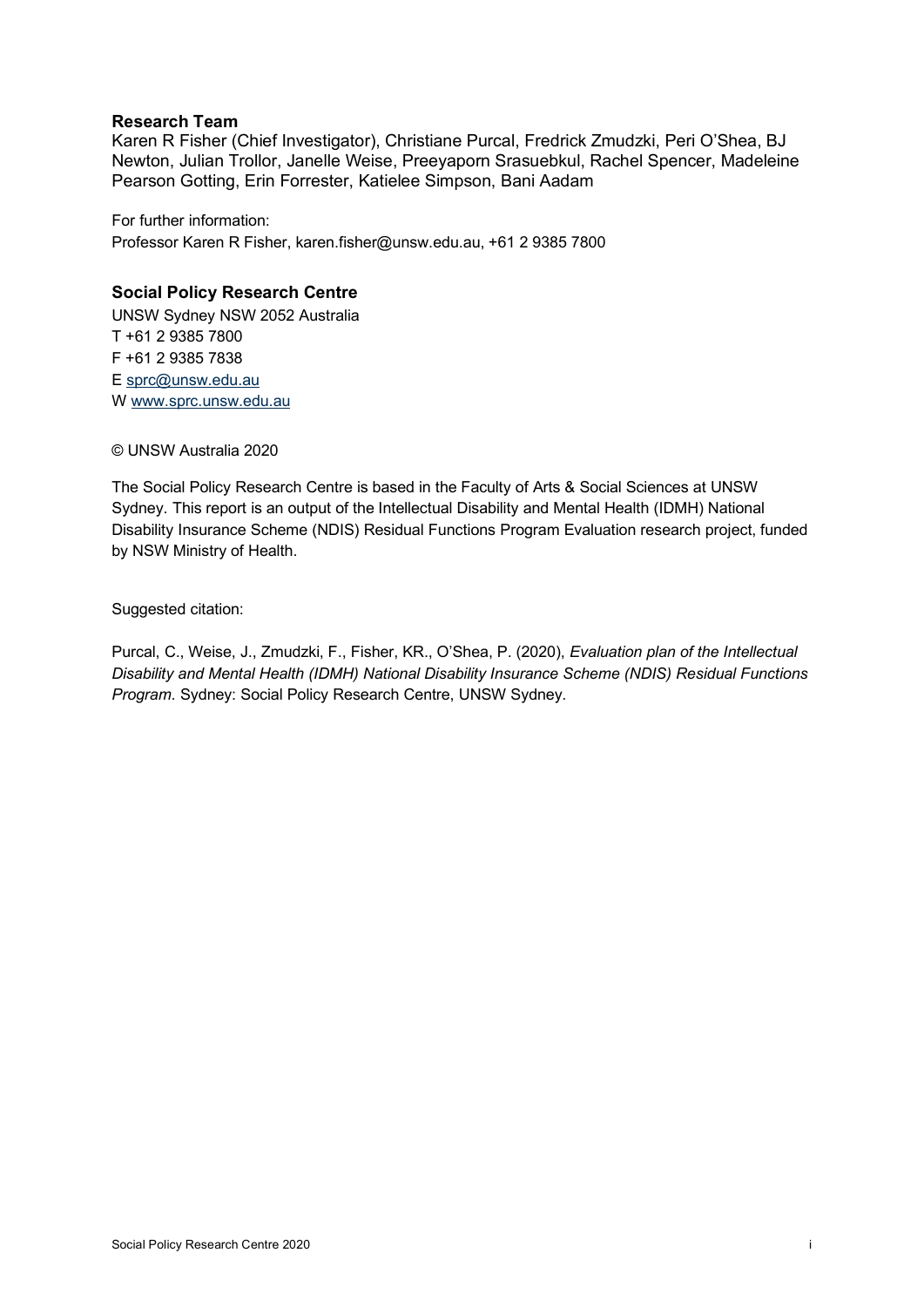# <span id="page-2-0"></span>**Contents**

| 3.2 Inclusive and culturally sensitive approaches 12                 |  |
|----------------------------------------------------------------------|--|
|                                                                      |  |
|                                                                      |  |
| Appendix A Program logic for IDMH NDIS Residual Functions Program 20 |  |

# <span id="page-2-1"></span>**Tables**

| Table 1 Methods and sampling framework  | 4  |
|-----------------------------------------|----|
| Table 2 Evaluation timeline             | 13 |
| Table 3 Stakeholder engagement strategy | 15 |
| Table 4 Risks and mitigation strategies | 17 |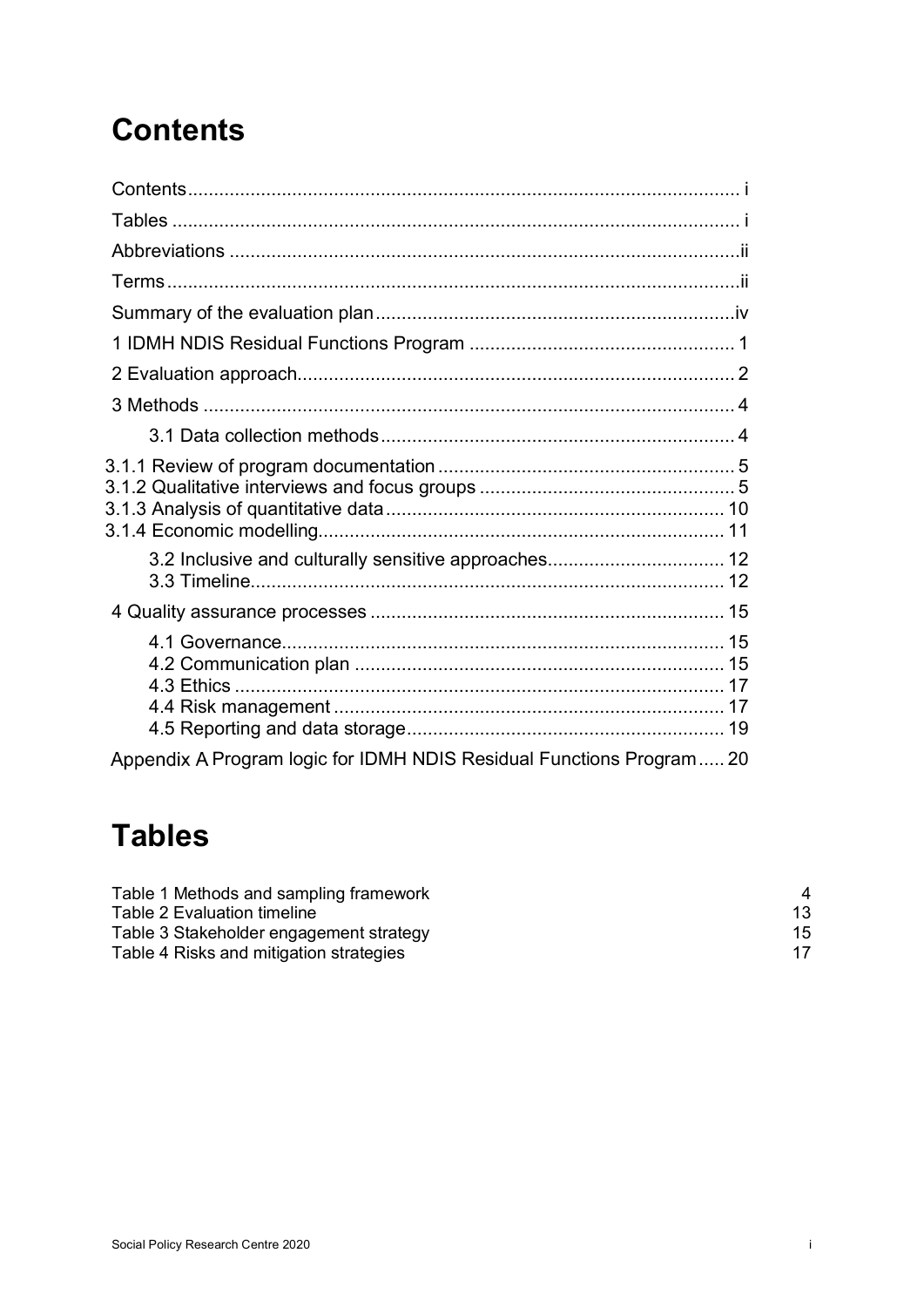## <span id="page-3-0"></span>**Abbreviations**

| Aboriginal Health and Medical Research Council<br>Australian Institute of Health and Welfare<br>Culturally and Linguistically Diverse<br><b>Cost Effectiveness Analysis</b><br>Centre for Health Record Linkage<br>Health of the Nation Outcome Scales<br>Health of the Nation Outcome Scales - Children and Adolescents<br>Human Research Ethics Committee<br><b>Intellectual Disability Mental Health</b><br>Kessler Psychological Distress Scale<br><b>Local Health District</b><br><b>NSW Ministry of Health</b><br><b>National Disability Insurance Scheme</b><br>Northern Sydney Local Health District<br><b>New South Wales</b><br>NSW Population and Health Services Research Ethics Committee<br><b>Quality Adjusted Life Years</b><br>Self-controlled case series<br><b>Specialty Health Network</b><br><b>Social Policy Research Centre</b><br>University of New South Wales | 3DN                | Department of Developmental Disability Neuropsychiatry at UNSW |
|-----------------------------------------------------------------------------------------------------------------------------------------------------------------------------------------------------------------------------------------------------------------------------------------------------------------------------------------------------------------------------------------------------------------------------------------------------------------------------------------------------------------------------------------------------------------------------------------------------------------------------------------------------------------------------------------------------------------------------------------------------------------------------------------------------------------------------------------------------------------------------------------|--------------------|----------------------------------------------------------------|
|                                                                                                                                                                                                                                                                                                                                                                                                                                                                                                                                                                                                                                                                                                                                                                                                                                                                                         |                    | Sydney                                                         |
|                                                                                                                                                                                                                                                                                                                                                                                                                                                                                                                                                                                                                                                                                                                                                                                                                                                                                         | AH&MRC             |                                                                |
|                                                                                                                                                                                                                                                                                                                                                                                                                                                                                                                                                                                                                                                                                                                                                                                                                                                                                         | AIHW               |                                                                |
|                                                                                                                                                                                                                                                                                                                                                                                                                                                                                                                                                                                                                                                                                                                                                                                                                                                                                         | <b>CALD</b>        |                                                                |
|                                                                                                                                                                                                                                                                                                                                                                                                                                                                                                                                                                                                                                                                                                                                                                                                                                                                                         | <b>CEA</b>         |                                                                |
|                                                                                                                                                                                                                                                                                                                                                                                                                                                                                                                                                                                                                                                                                                                                                                                                                                                                                         | <b>CHeReL</b>      |                                                                |
|                                                                                                                                                                                                                                                                                                                                                                                                                                                                                                                                                                                                                                                                                                                                                                                                                                                                                         | <b>HoNOS</b>       |                                                                |
|                                                                                                                                                                                                                                                                                                                                                                                                                                                                                                                                                                                                                                                                                                                                                                                                                                                                                         | <b>HONOSCA</b>     |                                                                |
|                                                                                                                                                                                                                                                                                                                                                                                                                                                                                                                                                                                                                                                                                                                                                                                                                                                                                         | <b>HREC</b>        |                                                                |
|                                                                                                                                                                                                                                                                                                                                                                                                                                                                                                                                                                                                                                                                                                                                                                                                                                                                                         | <b>IDMH</b>        |                                                                |
|                                                                                                                                                                                                                                                                                                                                                                                                                                                                                                                                                                                                                                                                                                                                                                                                                                                                                         | K <sub>10</sub>    |                                                                |
|                                                                                                                                                                                                                                                                                                                                                                                                                                                                                                                                                                                                                                                                                                                                                                                                                                                                                         | <b>LHD</b>         |                                                                |
|                                                                                                                                                                                                                                                                                                                                                                                                                                                                                                                                                                                                                                                                                                                                                                                                                                                                                         | Ministry           |                                                                |
|                                                                                                                                                                                                                                                                                                                                                                                                                                                                                                                                                                                                                                                                                                                                                                                                                                                                                         | <b>NDIS</b>        |                                                                |
|                                                                                                                                                                                                                                                                                                                                                                                                                                                                                                                                                                                                                                                                                                                                                                                                                                                                                         | <b>NSLHD</b>       |                                                                |
|                                                                                                                                                                                                                                                                                                                                                                                                                                                                                                                                                                                                                                                                                                                                                                                                                                                                                         | <b>NSW</b>         |                                                                |
|                                                                                                                                                                                                                                                                                                                                                                                                                                                                                                                                                                                                                                                                                                                                                                                                                                                                                         | <b>P&amp;HSREC</b> |                                                                |
|                                                                                                                                                                                                                                                                                                                                                                                                                                                                                                                                                                                                                                                                                                                                                                                                                                                                                         | QALY               |                                                                |
|                                                                                                                                                                                                                                                                                                                                                                                                                                                                                                                                                                                                                                                                                                                                                                                                                                                                                         | <b>SCCS</b>        |                                                                |
|                                                                                                                                                                                                                                                                                                                                                                                                                                                                                                                                                                                                                                                                                                                                                                                                                                                                                         | <b>SHN</b>         |                                                                |
|                                                                                                                                                                                                                                                                                                                                                                                                                                                                                                                                                                                                                                                                                                                                                                                                                                                                                         | <b>SPRC</b>        |                                                                |
|                                                                                                                                                                                                                                                                                                                                                                                                                                                                                                                                                                                                                                                                                                                                                                                                                                                                                         | <b>UNSW Sydney</b> |                                                                |

# <span id="page-3-1"></span>**Terms**

| Co-design                     | Collaborative, shared approach to design. Including end<br>service users and other people with lived experience to<br>work alongside people with professional experience                    |
|-------------------------------|---------------------------------------------------------------------------------------------------------------------------------------------------------------------------------------------|
| Concrete reference tools      | Tools like picture cards that help people to understand<br>what we are asking them. The tools can help everyone<br>stay on topic and facilitate conversation                                |
| Data linkage                  | Joining together data about each person from several<br>sources                                                                                                                             |
| Markov model                  | Economic analysis to assess program health outcomes,<br>service use and related cost effectiveness                                                                                          |
| Mixed-methods                 | Collection of types of data, using different methods of<br>data collection and analysis – for example in this<br>evaluation qualitative and quantitative methods and co-<br>design are used |
| Participatory research design | Service users and other people with similar lived<br>experiences are involved in the design process. Part of<br>the co-design methods                                                       |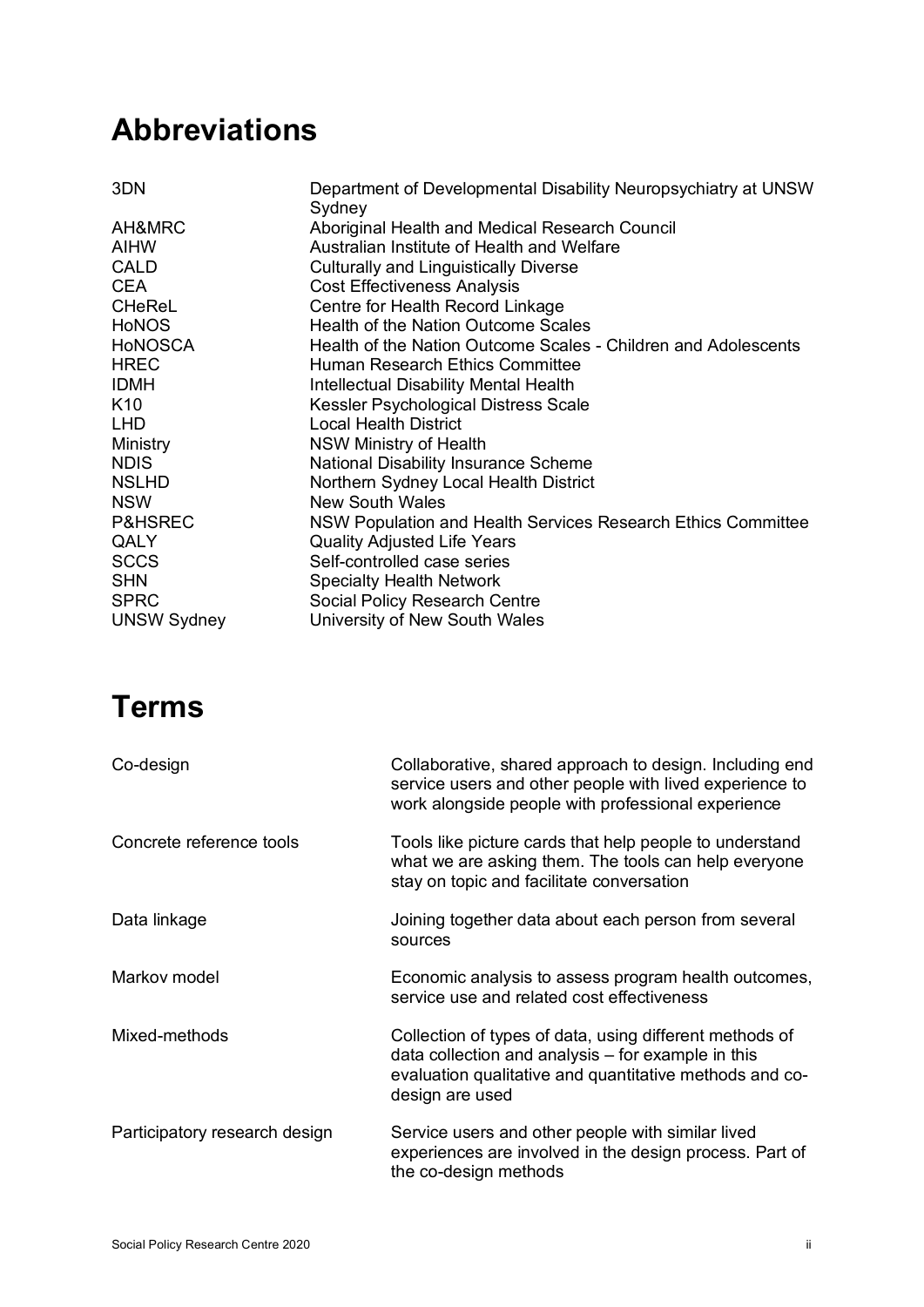| Peer-based research               | Service users and other people with similar lived<br>experiences are involved in the design, implementation<br>and review of the research                                                                                                               |
|-----------------------------------|---------------------------------------------------------------------------------------------------------------------------------------------------------------------------------------------------------------------------------------------------------|
| Program logic                     | A document that lists the Program activities and<br>intended outcomes and shows the relationships<br>between the program inputs, activities, outputs and<br>outcomes                                                                                    |
| <b>Residual Functions Program</b> | Short term for the Intellectual Disability Mental Health<br>National Disability Insurance Scheme Residual<br><b>Functions Program</b>                                                                                                                   |
| <b>Qualitative methods</b>        | Collection of detailed information from some<br>stakeholders. Often through interview but can also be<br>through other methods such as photos or stories                                                                                                |
| Quality Adjusted Life Year (QALY) | A QALY is a measure of health outcome that combines<br>length of life with health-related quality of life. QALYs<br>are used in economic evaluation to help understand<br>how effective health programs are to improve people's<br>health and wellbeing |
| Quantitative methods              | Collection or analysis of data that is quantifiable, that<br>means it can be counted.                                                                                                                                                                   |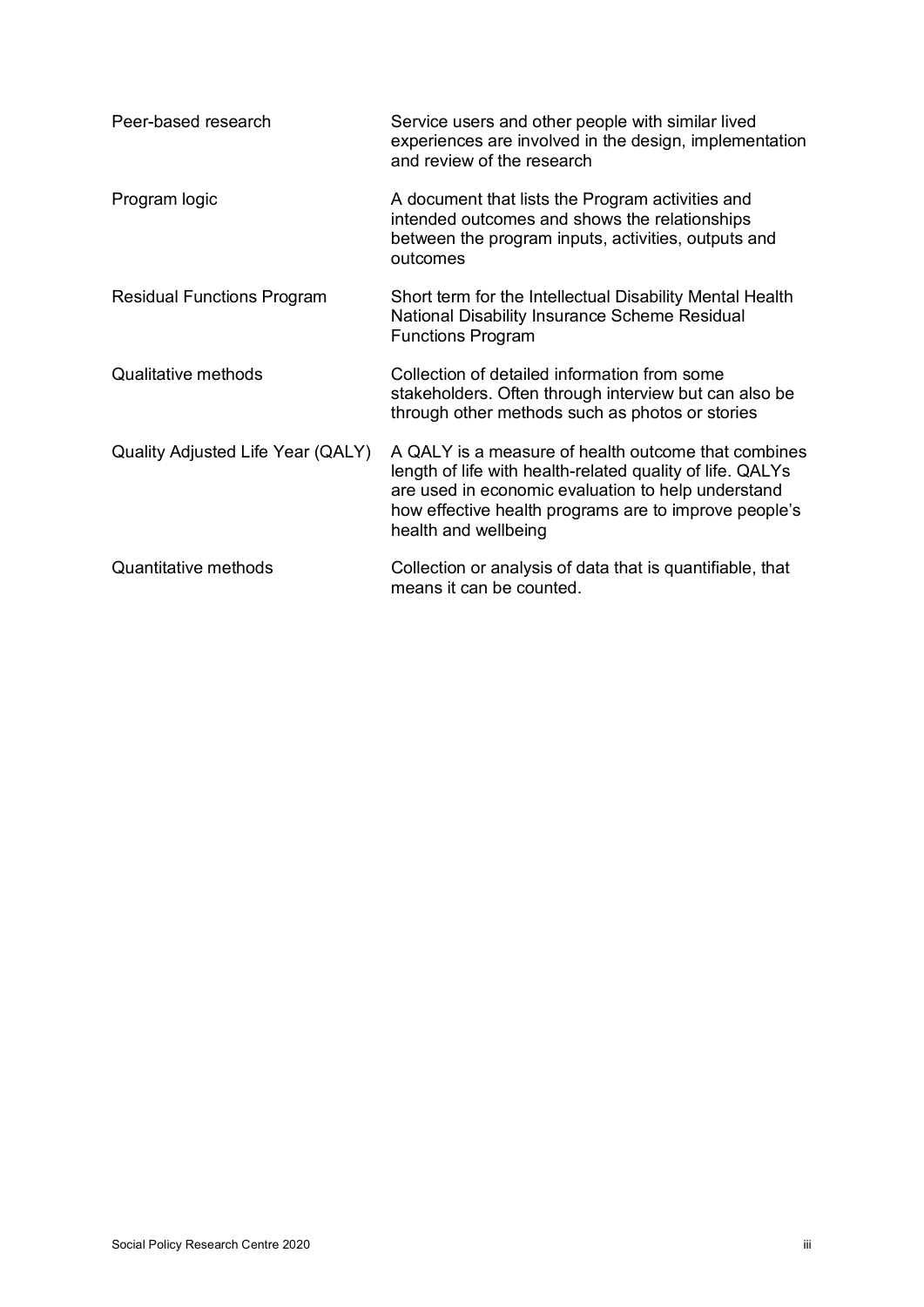# <span id="page-5-0"></span>**Summary of the evaluation plan**

The Intellectual Disability Mental Health National Disability Insurance Scheme Residual Functions Program (called 'Residual Functions Program' for short) is a NSW Ministry of Health (Ministry) Program.

The Residual Functions Program aims to develop services to better support people who experience both mental health issues and intellectual disability.

There are **three streams** of activities in the Program. These streams are:

- 1. **Support for LHDs & SHNs**: Ten NSW Local Health Districts (LHDs) and two Specialty Health Networks (SHNs) were funded to enhance clinical and capacity building services.
- 2. **Support for ID Health Teams**: The Ministry funded an IDMH Clinician in each of the six Intellectual Disability Health Teams across NSW to provide clinical and capacity building supports.
- 3. **Centralised coordination**: Centralised, coordinated management of capacity building activities and resources that support the improved clinical care of people living with intellectual disability and co-occurring mental illness.

### **Evaluation of the Residual Functions Program**

The Social Policy Research Centre (SPRC) at UNSW Sydney will evaluate the Residual Functions Program together with 3DN at UNSW Sydney. The evaluation commenced in December 2019 and runs until February 2021.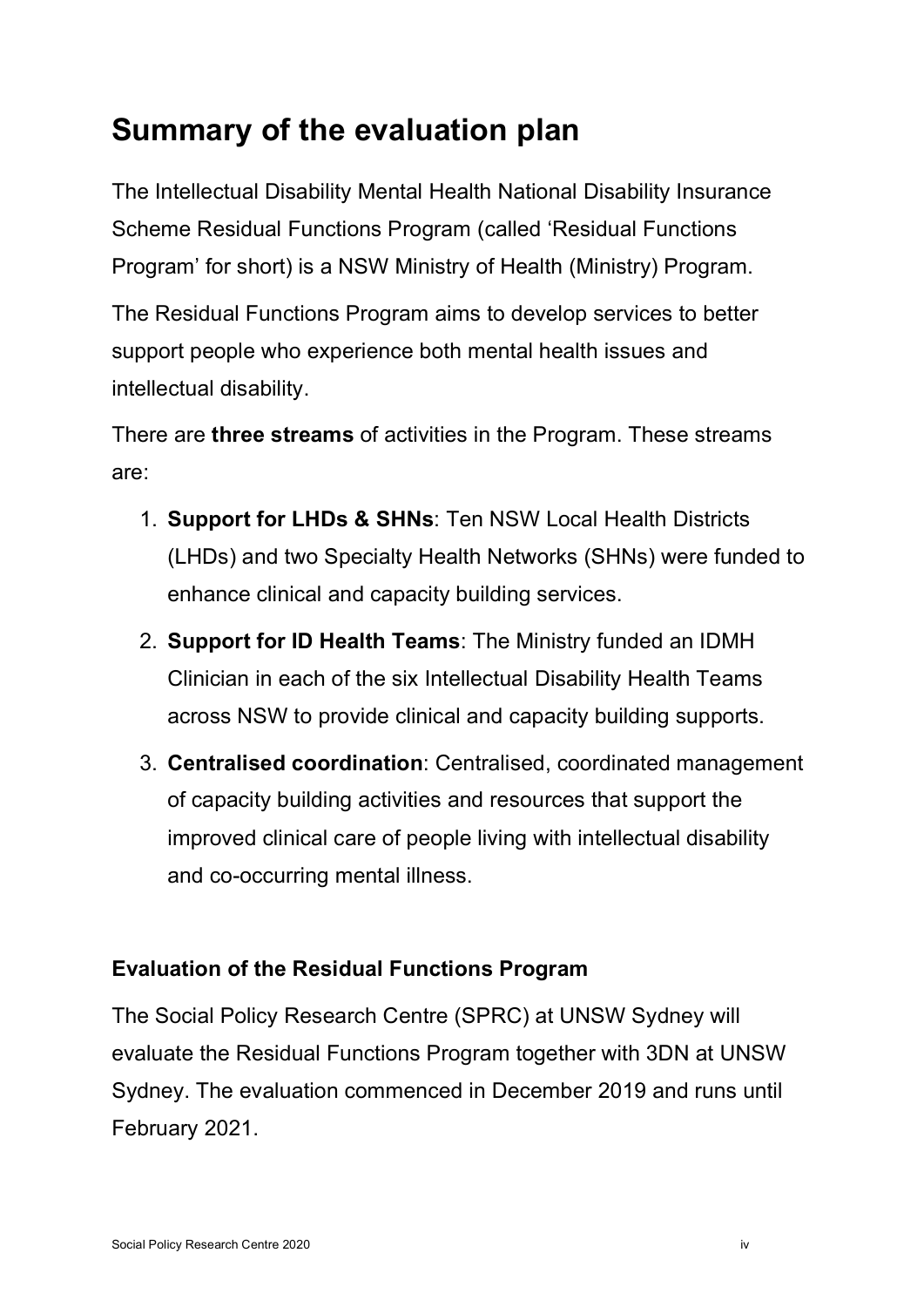This evaluation plan outlines how the SPRC and 3DN will evaluate the Residual Functions Program.

**The evaluation will** assess the processes, outcomes and economic costs and benefits of the Residual Functions Program.

**The evaluation objectives** (or aims) are to:

- 1. Assess the effectiveness of the services to meet the Residual Functions Program objectives
- 2. Examine the benefits, outcomes and innovation from the Program
- 3. Identify the critical factors or service elements which contribute to the greatest outcomes
- 4. Identify opportunities to improve service quality and effectiveness
- 5. Identify risks and needs in the provision of intellectual disability and mental health care
- 6. Inform NSW Government decision-making about future policy directions for the Program
- 7. Provide recommendations about any ongoing need and associated objectives for the Program beyond June 2021, including an assessment of risks and benefits if the Program is not to continue.

### **Evaluation approach**

The evaluation will use a mixed methods approach. A mixed method approach collects different types of data, using different methods of data collection and analysis. The mixed method approach that will be used in this evaluation includes:

• Co-design of research methods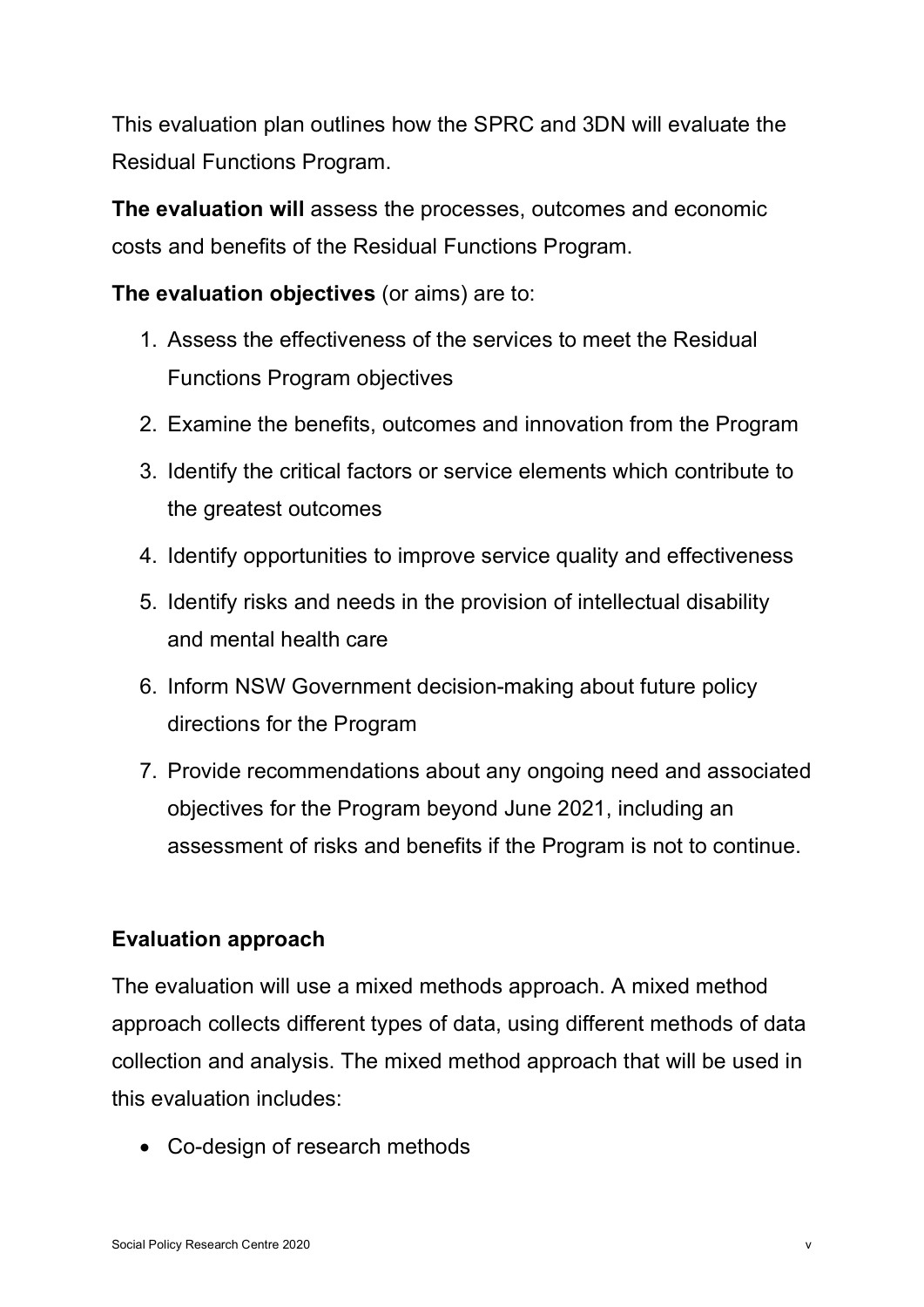- Analysis of qualitative data from interviews
- Analysis of quantitative data collected by program providers and data linkage.

**The Co-Design of research methods process** will aim to improve the evaluation approach and methodology - or how the evaluators will do their work. The co-design process will include collaboration of:

- the evaluators, who include people with a lived experience of intellectual disability and mental health challenges
- stakeholders from the Ministry
- relevant peak bodies and
- consumer advocacy groups.

**Qualitative Data** collection involves talking to people in interviews or focus groups about their experiences of the Program. We will take the recommended actions to protect people from COVID-19 during the interviews.

**Quantitative Data** collection involves obtaining anonymous health data of Program consumers from various data sets within the Ministry. Quantitative data will be used to measure how well the Program is working and whether the Program provides value for money.

The evaluation includes **ethical, inclusive and culturally relevant approaches** to data collection and analysis.

Details about the inclusive and culturally sensitive approach can be found in Section 3.2 of this plan.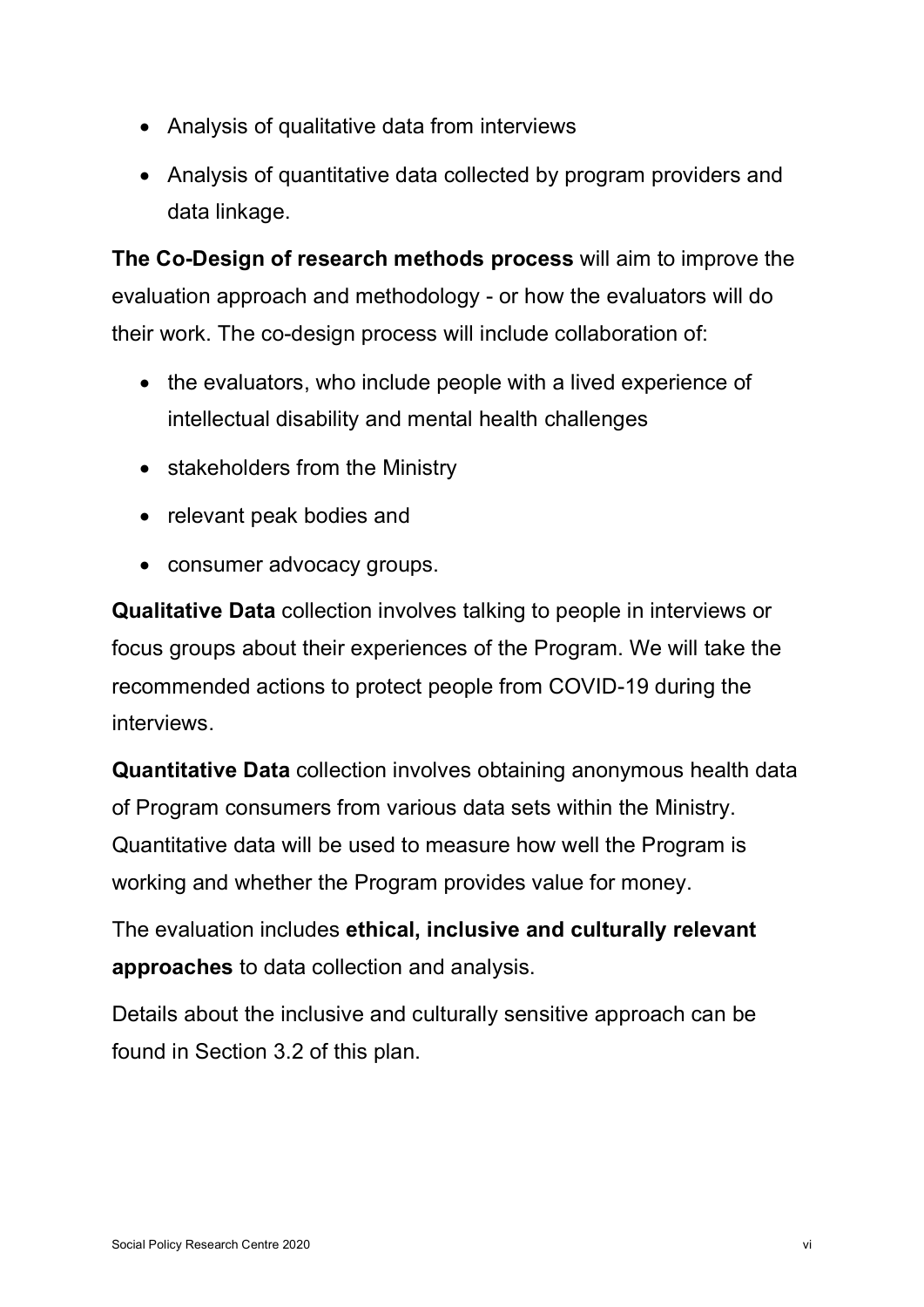### **Evaluation Methods**

The evaluation will incorporate data from a wide range of qualitative and quantitative sources. The data collected will be measured against the program logic and evaluation objectives to assess the effectiveness and outcomes of the Program.

**The Program Logic** lists the Program activities and intended outcomes. The evaluators use the program logic to measure how the Program is working in relation to its intended aims. The draft Residual Functions Program logic can be found in [Appendix A.](#page-30-0)

### **Data collection and analysis** will include four types:

- 1. Review of program documentation
- 2. Qualitative interviews and focus groups
- 3. Analysis of quantitative data
- 4. Economic modelling

Details of each of the four types of data collection and analysis are in Section 3.1 of the plan.

### **Timeline**

The evaluation will be conducted in three stages:

- Phase 1: Project set-up, co-design, evaluation plan and ethics submissions (December 2019 – March 2020)
- Phase 2: Qualitative data collection (April August 2020)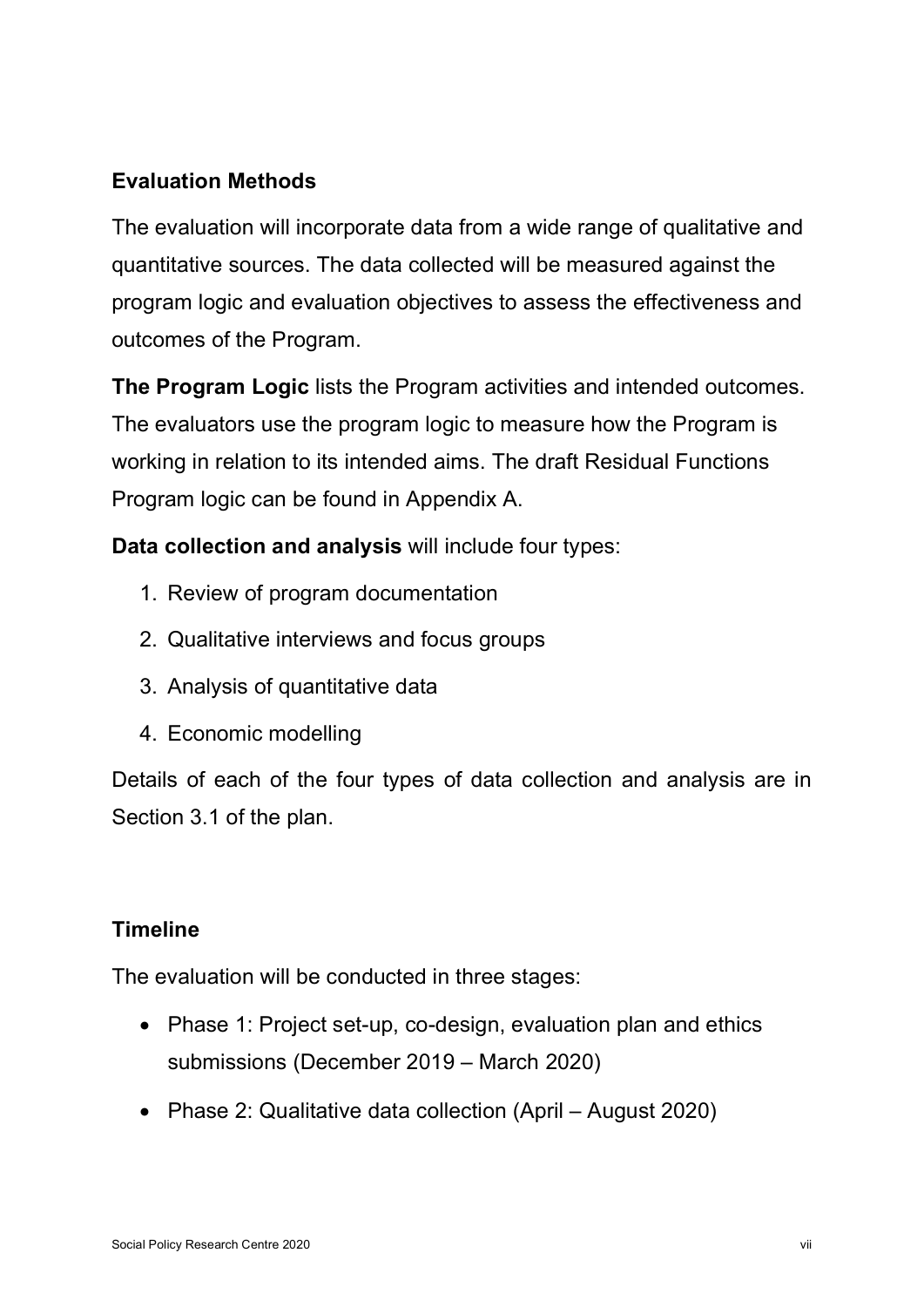• Phase 3: Data analysis, final reporting and presentations (September 2020 – January 2021)

[Table 2](#page-23-0) in Section 3.3 of this plan outlines the evaluation timeline.

### **Quality assurance**

The Project Governance will be managed and overseen through:

- **Meetings and reports** between SPRC and the Mental Health Branch from the Ministry.
- An **Evaluation Reference Group**, which will include relevant Government agencies, peak bodies, community organisations and people with lived experience of intellectual disability and mental health challenges.
- Advice on culturally appropriate and trauma-informed methodology, and on implications of the evaluation for Aboriginal and Torres Strait Islander, and for Culturally and Linguistically Diverse (CALD) mental health consumers, will come from: **Aboriginal and Torres Strait Islander** and **Culturally and Linguistically Diverse (CALD)** members of the evaluation team; and from expert advisors from the SPRC and the Centre for Aboriginal Health at NSW Health.

**The Communication plan** for the evaluation is provided in [Table 4](#page-25-3) in Section 4.2.

**Ethics applications** include strategies to minimise the risk of psychological harm and trauma to Residual Functions Program consumers. The applications will ensure voluntary participation and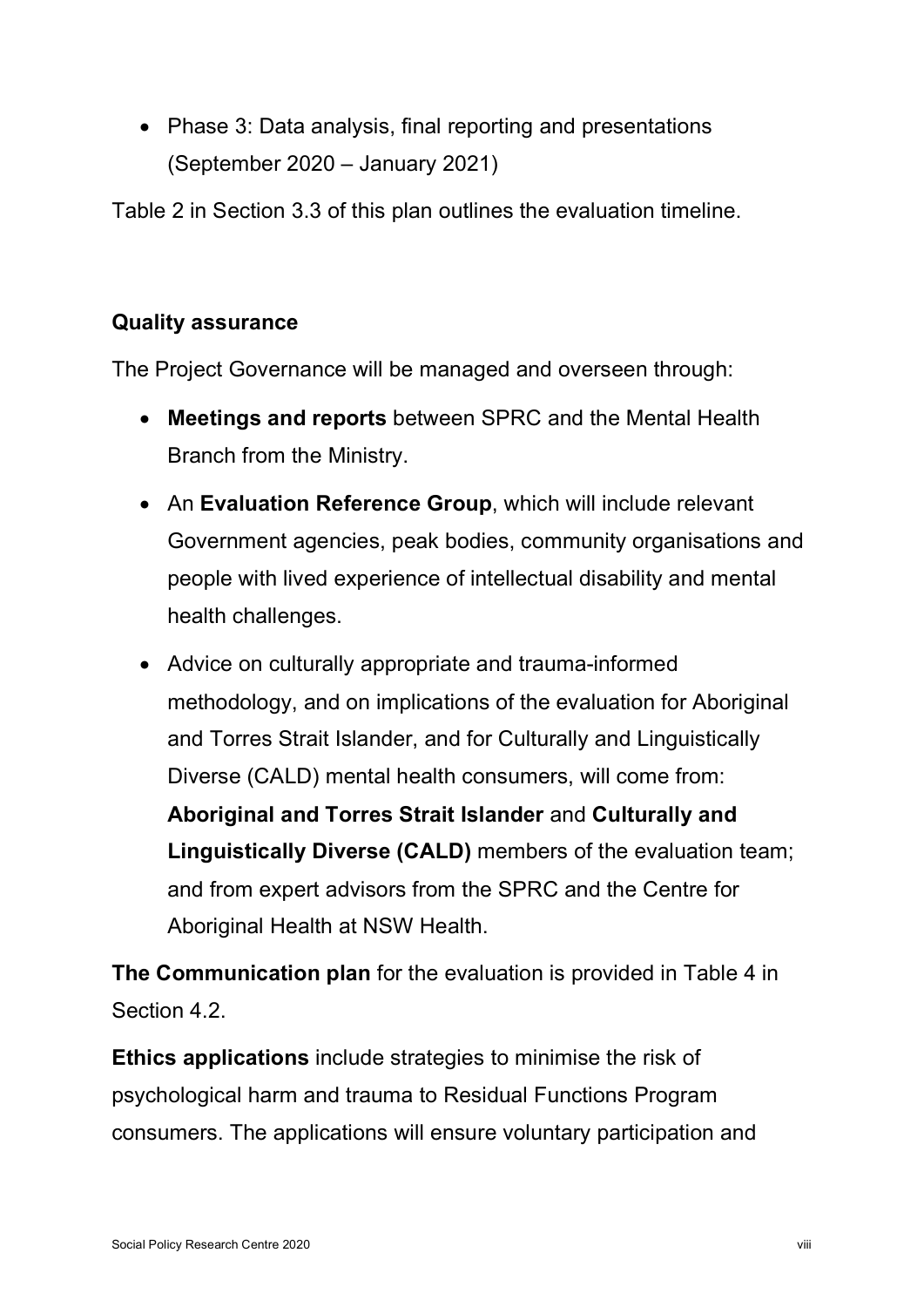confidentiality in the qualitative and quantitative research. Details of the ethics process are provided in Section 4.3.

**Risk management strategies** are provided in [Table 4](#page-27-2) in Section 4.4 of the plan.

The final evaluation **report**, including easier-to-read and short video versions, will be published on the SPRC website, with approval from the Ministry.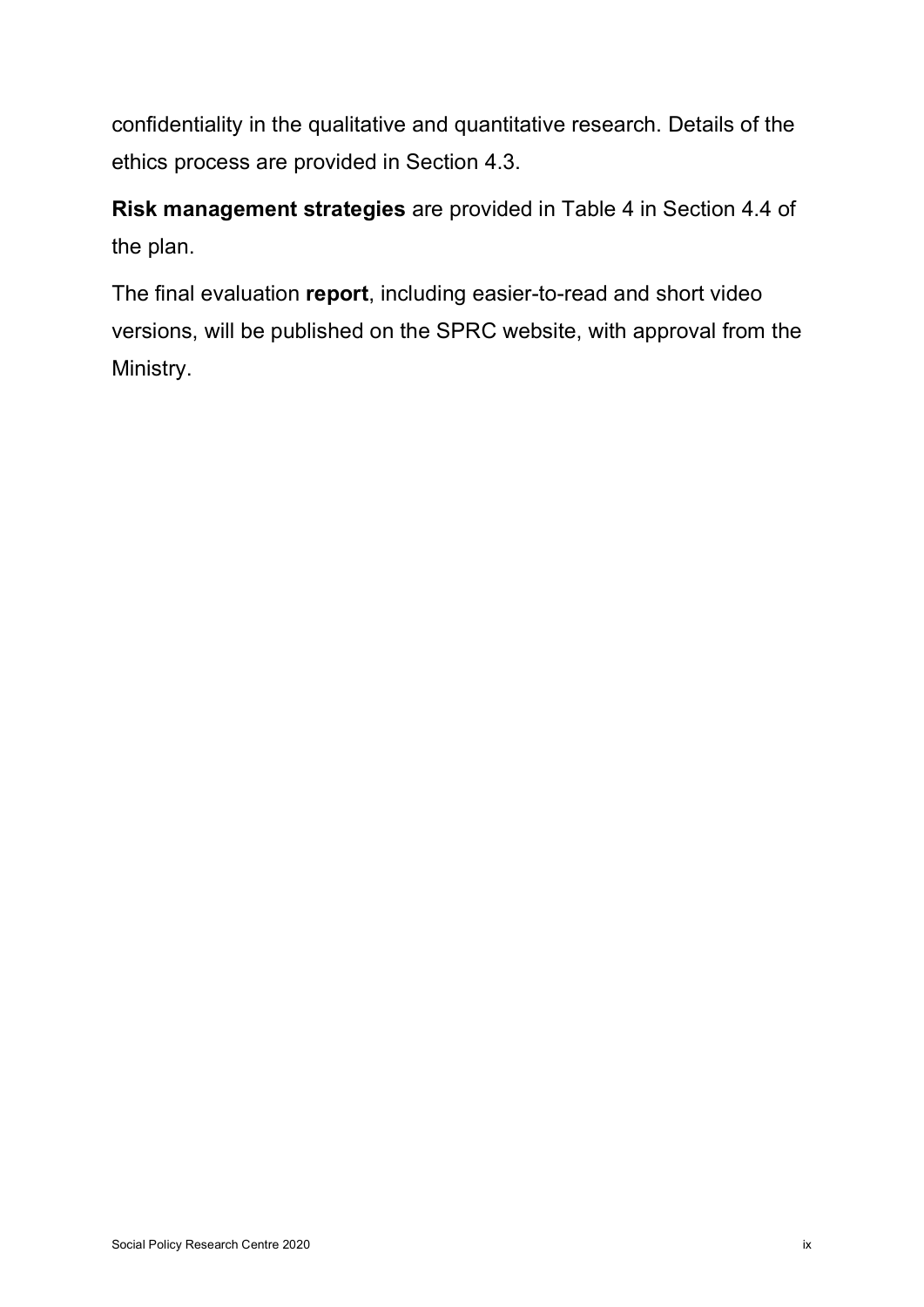# <span id="page-11-0"></span>**1 IDMH NDIS Residual Functions Program**

The Intellectual Disability Mental Health National Disability Insurance Scheme Residual Functions Program (called 'the Residual Functions Program' or 'the Program' for short) aims to develop services to better support people who experience co-occurring mental health issues and intellectual disability.

The NSW Ministry of Health (the Ministry) provided funding for the Residual Functions Program for three years until 2021.

Funding has been used to establish three streams of activities to improve the capacity of mainstream mental health services to work more effectively with people living with intellectual disability and co-occurring mental illness as well as their families. The three streams are:

- **Support for LHDs and SHNs**: Ten NSW Local Health Districts (LHDs) and two Specialty Health Networks (SHNs) were funded to enhance clinical and capacity building services.
- **Support for ID Health Teams**: The Ministry funded an IDMH Clinician in each of the six Intellectual Disability Health Teams across NSW to provide clinical and capacity building supports.
- **Centralised coordination**: The Residual Functions Program also allows for the centralised, coordinated management of capacity building activities and resources that support the improved clinical care of people living with intellectual disability and co-occurring mental illness.

#### **Program Logic**

The Program Logic is a document that lists the Program activities and intended outcomes. The Program Logic shows how program inputs, activities and outputs, process outcomes and outcomes for direct consumers fit together. The evaluators use the program logic to measure how the program is going. The Program Logic for the Residual Functions Program was developed with the Ministry and will be refined during the evaluation. The Residual Functions Program Logic is in [Appendix A.](#page-30-0)

#### **Evaluation of the Residual Functions Program**

The Ministry commissioned the Social Policy Research Centre (SPRC) at UNSW Sydney to evaluate the Residual Functions Program. The evaluation commenced in December 2019 and runs until February 2021. This evaluation plan outlines how the SPRC will evaluate the Residual Functions Program. This includes the planned approach, methodology and quality assurance processes for the evaluation. This plan will be refined with stakeholders during the initial phase of the evaluation.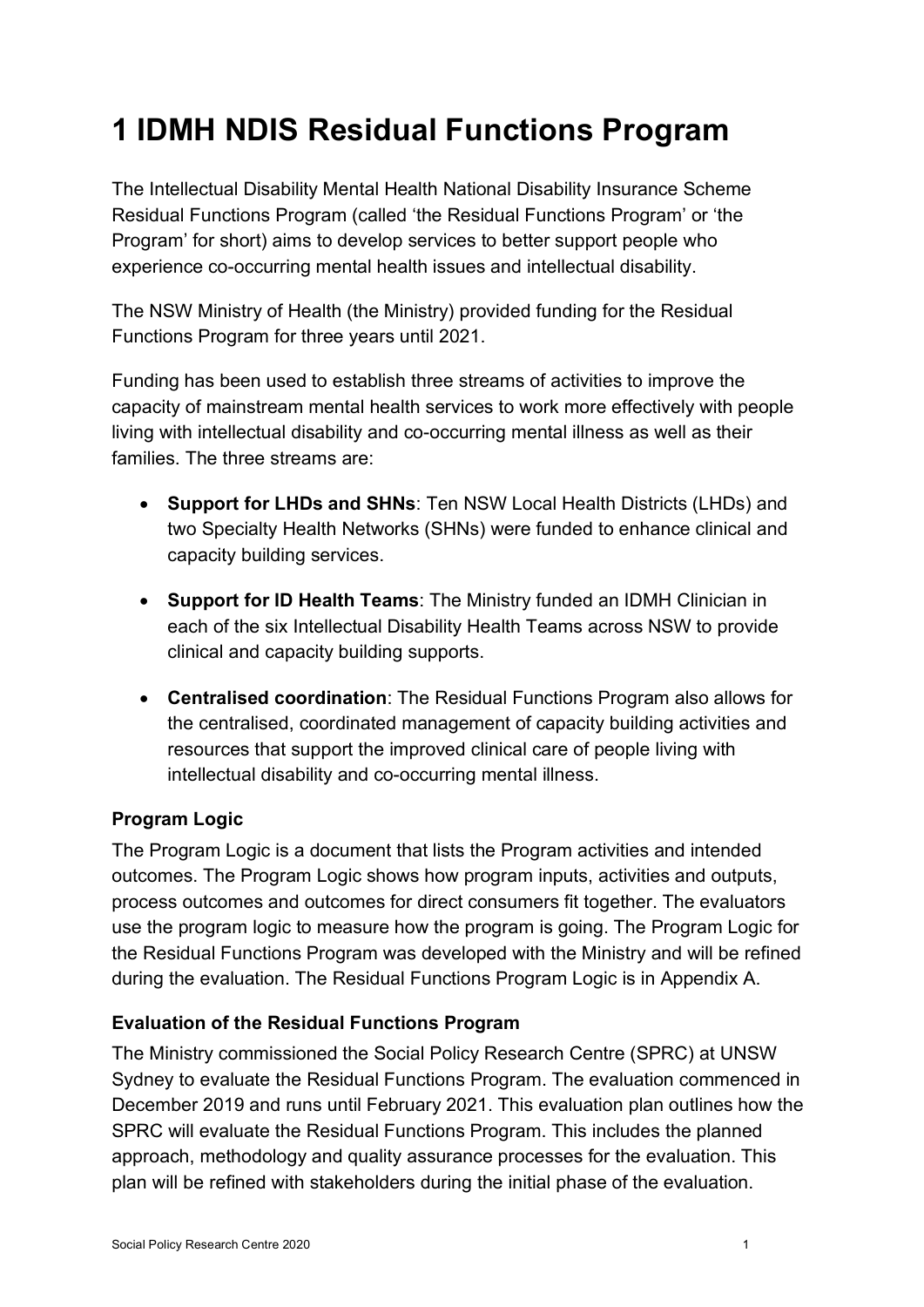# <span id="page-12-0"></span>**2 Evaluation approach**

The evaluation assesses the processes, outcomes and economic costs and benefits of the Residual Functions Program. The evaluation uses a mixed methods approach. A mixed methods approach collects and examines different sources of data, using different methods of data collection and analysis. The mixed methods approach used in this evaluation includes:

- co-design of research methods
- analysis of qualitative data from interviews
- analysis of quantitative data collected by Program providers and data linkage.

**Co-design of research methods process** occurs during the first part of the evaluation. The co-design process improves the evaluation approach and methodology or how the evaluation will do things. The co-design process includes collaboration of the evaluators, who include people with a lived experience of intellectual disability and mental health challenges, with stakeholders from the Ministry, relevant peak bodies and consumer advocacy groups.

**Qualitative data** collection involves talking to people in interviews or focus groups about their experiences of the Program. The evaluators will talk to service users and their families, service providers, and other key stakeholders.

**Quantitative data** collection and analysis involves obtaining anonymous health data of Program consumers from various data sets within the Ministry.

The **evaluation results** will contribute to evidence around how best to support mainstream mental health services, such as hospitals and public mental health clinics, to work more effectively with people living with intellectual disability and cooccurring mental illness as well as their families.

The evaluation will also provide recommendations regarding continuation of the Residual Functions Program beyond the initial three-year funding period.

**The evaluation aims** are listed below. They will form the basis for developing evaluation questions during the initial co-design phase of the project. The evaluation aims are to:

- 1. Assess the effectiveness of the services to meet the Residual Functions Program objectives
- 2. Examine the benefits, outcomes and innovation from the Program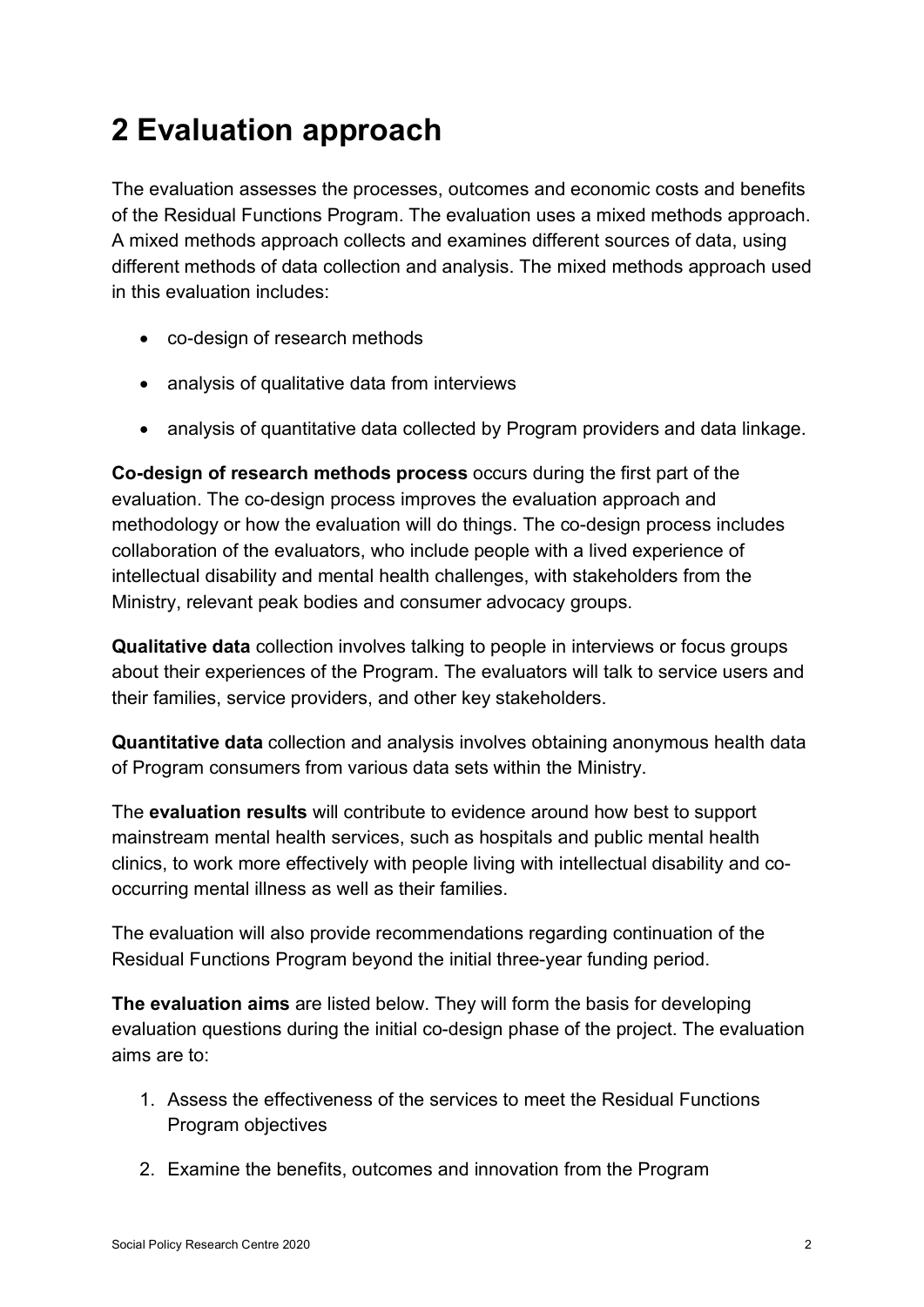- 3. Identify the critical factors or service elements which contribute to the greatest outcomes
- 4. Identify opportunities to improve service quality and effectiveness
- 5. Identify risks and needs in the provision of intellectual disability and mental health care
- 6. Inform NSW Government decision-making about future policy directions for the Program
- 7. Provide recommendations about any ongoing need and associated objectives for the Program beyond June 2021, including an assessment of risks and benefits if the Program is not to continue.

The evaluation includes **ethical, inclusive and culturally relevant approaches** to data collection and analysis. This is particularly important as the Residual Functions Program supports marginalised population groups (people with intellectual disability and co-occurring mental illness).

The qualitative data collection uses participatory research design, including peerbased research methods and research team members with lived experience. This is to ensure that the research is sensitive to the needs of people with intellectual disability and lived experience of mental health challenges.

The research will also be sensitive to the needs of people from Aboriginal and Torres Strait Islander and culturally diverse backgrounds. The evaluation team includes advisors and researchers from these groups. During the fieldwork, we will ensure that the interviewees have access to cultural support from appropriate people who understand and identify with the culture of the interviewee. How culturally appropriate support is accessed will depend on the preference of the interviewee and the support available. Some of the options are listed below:

- interviewees can bring their own support person family, friend or elder to the interview
- we can ask service providers if they have Aboriginal and Torres Strait Islander or CALD staff available to support consumers from these backgrounds who want to take part in interviews
- we can contact relevant local organisations and ask for their support with recruiting consumers and supporting them.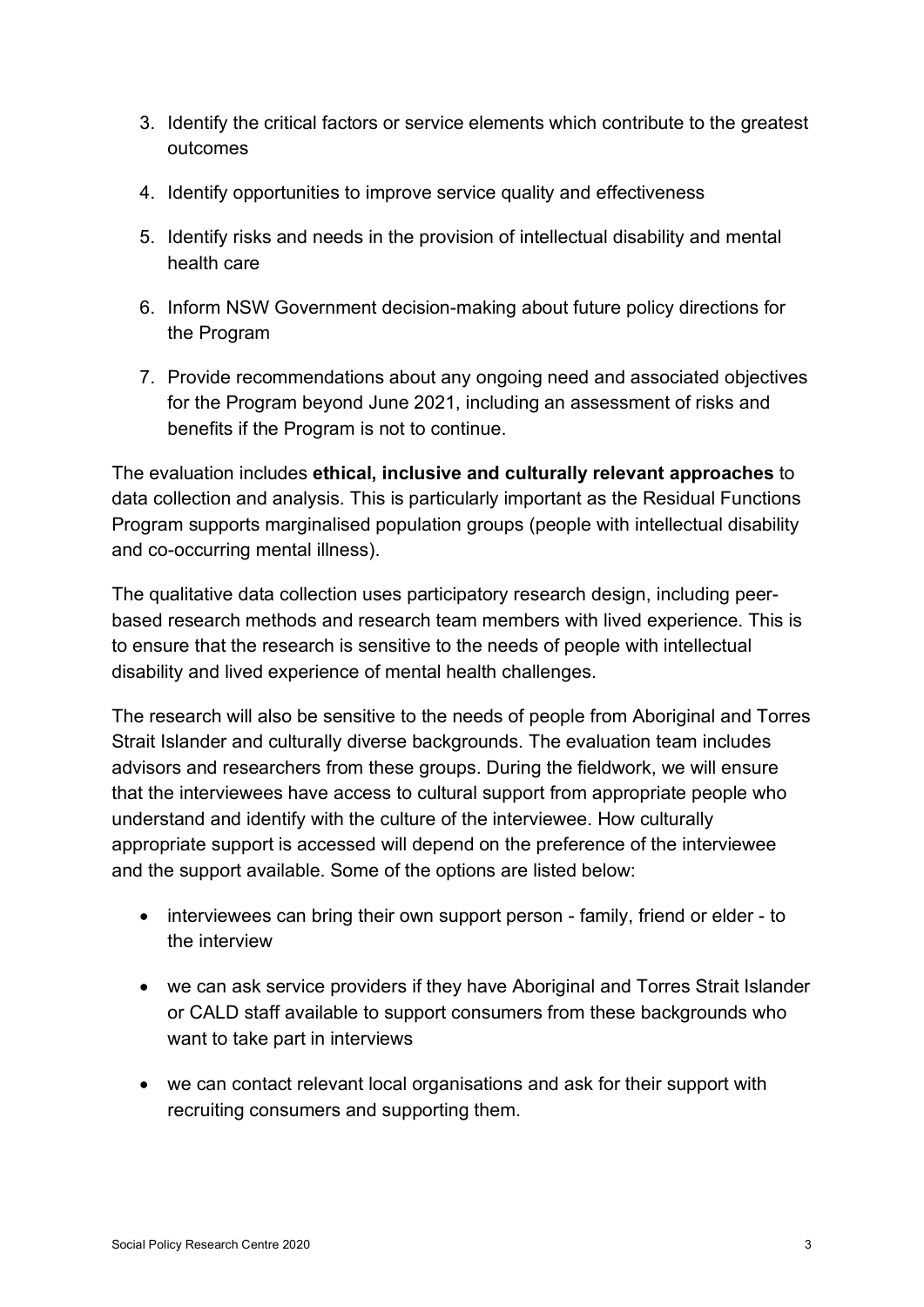# <span id="page-14-0"></span>**3 Methods**

The evaluation uses a mixed-methods design as described above in Section 2. The evaluation incorporates information from a wide range of qualitative and quantitative sources. The information (or data) collected will be measured against the program logic and evaluation objectives to assess the effectiveness and outcomes of the Program.

## <span id="page-14-1"></span>**3.1 Data collection methods**

Data collection consists of four components:

- 1. Review of program documentation
- 2. Qualitative interviews and focus groups
- 3. Analysis of quantitative data
- 4. Economic modelling

Each component is described below. Details of the methods will be refined in the initial co-design phase of the evaluation.

Table 1 summarises the sampling framework. The table outlines: the data collection method, how much data will be collected (sample size), what the timeframe is for collection and where the data will be collected from. Each method is described after the table.

| <b>Method</b>                                                           | <b>Sample sizes</b>                                                                  | <b>Timeframe</b>                    | Data source                                                                |
|-------------------------------------------------------------------------|--------------------------------------------------------------------------------------|-------------------------------------|----------------------------------------------------------------------------|
| Program<br>documentation                                                | All parts of the<br>program                                                          | December<br>2019 to<br>January 2021 | Available from three<br>Program streams                                    |
| Qualitative face-to-<br>face interviews<br>with consumers               | Up to 10 per<br>location = total<br>up to $20$                                       | April to June<br>2020               | Fieldwork visits 2 Program<br>locations - 1 metropolitan<br>and 1 regional |
| Qualitative<br>interviews<br>with families<br>(matched to<br>consumers) | Estimate <1/2 of April to July<br>consumers<br>nominate family<br>$=$ total up to 10 | 2020                                | Fieldwork visits 2 Program<br>locations                                    |

<span id="page-14-2"></span>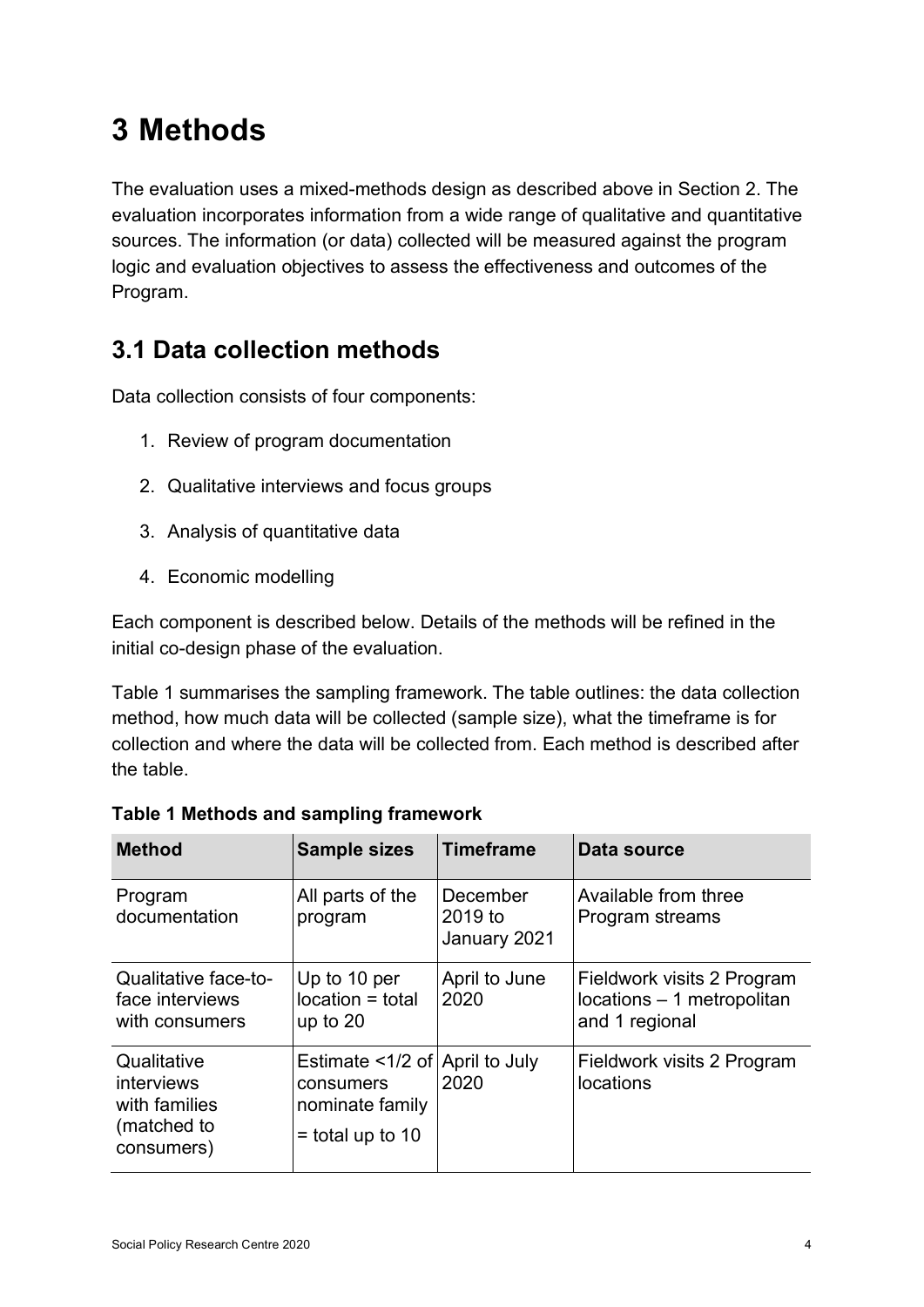| <b>Method</b>                                            | <b>Sample sizes</b>                              | <b>Timeframe</b>                                | Data source                                                                                                      |
|----------------------------------------------------------|--------------------------------------------------|-------------------------------------------------|------------------------------------------------------------------------------------------------------------------|
| Focus<br>groups/interviews<br>with service<br>providers  | 5 providers per<br>$location = 10$<br>total      | April to July<br>2020                           | Fieldwork visits 2 Program<br>locations and phone                                                                |
| Focus<br>groups/interviews<br>with other<br>stakeholders | $8 - 12$<br>representatives                      | May to July<br>2020                             | Focus groups, individual<br>interviews where required                                                            |
| Quantitative<br>program data                             | All Program<br>consumers                         | Program entry<br>to July 2020                   | Available Program data<br>collected across 3 Streams<br>of service delivery                                      |
| Linked consumer<br>outcome data                          | All Program<br>consumers                         | 1 year before<br>Program entry<br>to March 2020 | Available data linkage<br>content through Centre for<br><b>Health Record Linkage</b><br>(CHeReL) or the Ministry |
| Economic data                                            | All Streams and<br>service elements to July 2020 | <b>Program start</b>                            | Program funding, cost data<br>and resource usage from<br>the Ministry and data<br>linkage                        |

### <span id="page-15-0"></span>**3.1.1 Review of program documentation**

The evaluation will review Residual Functions Program documentation from the three streams (LHDs & SHNs, ID Health Teams and the Ministry - as outlined in Section 1), as available. The documents may include Expressions of Interests from the funded LHDs and SHNs and initial progress reports. The Ministry will send the program documentation to the SPRC to analyse against the program logic. The review will provide a baseline for understanding the Residual Functions Program and its implementation. The review will inform the evaluation methodology, and it may indicate possible improvements to the Program.

### <span id="page-15-1"></span>**3.1.2 Qualitative interviews and focus groups**

The evaluators will conduct interviews and focus groups in two Program sites with Program stakeholders including:

- consumers
- families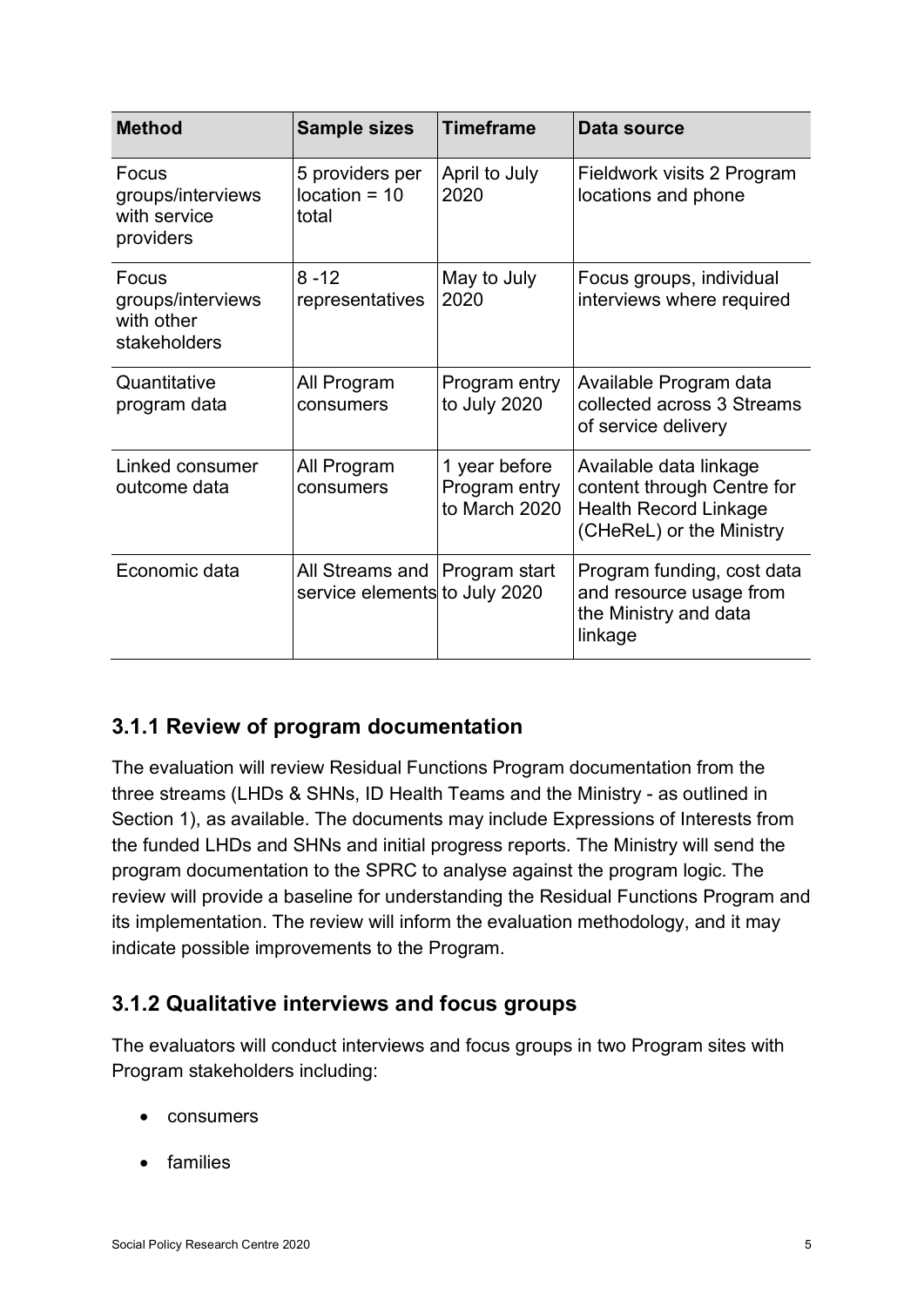- frontline staff
- LHD managers
- and other local stakeholders.

The sites have been agreed with the Ministry and include one city and one regional LHD. We aim to include a broad range of consumers in the sample, regarding gender, age, cultural background, location and mental health and intellectual disability status.

Research experience and relevant literature<sup>[1](#page-16-0)</sup> suggest that fieldwork in a sample of two Program sites is sufficient to allow the evaluators to capture the views and experiences of a wide range of participants and to reach theoretical saturation, that is, no new findings appear and all themes and concepts are well developed.

In addition, we will conduct interviews and focus groups with state-wide stakeholders face-to-face in Sydney, or by phone.

Together, these methods will capture the diversity among all Residual Functions Program sites and services. Program diversity will also be captured through quantitative and economic data across the full sample of all Program sites (see below).

Qualitative data collection will assess Residual Functions Program support, satisfaction, outcomes and innovation arising from the Program as well as opportunities to improve service quality and effectiveness.

We will speak to consumers face-to-face unless they have other preferences. With consumer permission, families will be interviewed face-to-face during the site visits, alternatively by phone. Local LHD managers and staff and other relevant local service providers will be interviewed during the site visits individually, in small groups or post-visit by phone. Similarly, state-wide stakeholders such as Ministry staff, mental health and intellectual disability peak bodies and community organisations and referring partners will be invited to individual interviews or small focus groups, depending on practicality and their preferences.

All interviews and focus groups will be semi-structured. Semi-structured means that the interviewer (person asking the questions) will flexibly use a list of suggested questions. The interviewee (person being interviewed) can respond to the questions or they can just tell their story.

<span id="page-16-0"></span><sup>1</sup> Crouch, M. & McKenzie, H. (2006). The logic of small samples in interview-based qualitative research. *Social Science Information*, 45(4), 483-499. DOI[: 10.1177/0539018406069584](https://www.researchgate.net/deref/http%3A%2F%2Fdx.doi.org%2F10.1177%2F0539018406069584?_sg%5B0%5D=XAIucc3ocRWVOT2GqNhpAOK0D4e29KDu_dLWnoj_FBd93824PEiUR6WL_Vv_YWqQu3MfEwhODMfzsktbmgCXDH98Yw.4fmMzwojxfe0z_Gujpa_KzfDSvBRWJx_czRHQd7kOmloj11XGIegP9usR0ww1Vhi6f4vLEiYruJuqznuMbXzKg)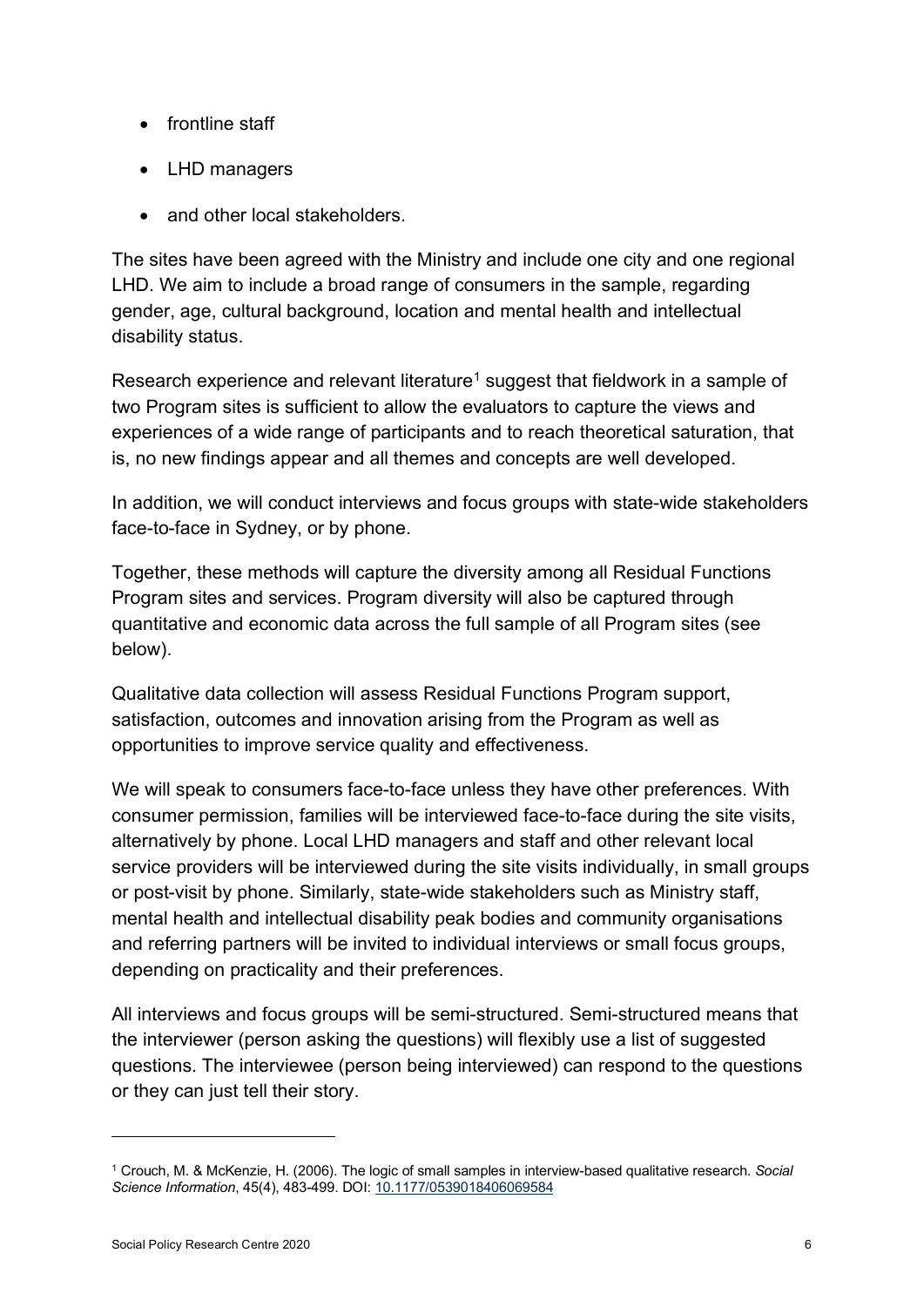We use a flexible, **inclusive** approach to conduct research with people with intellectual disability and mental illness. A range of accessible methods will be available, including:

- standard interviews
- observation
- informal discussion
- storytelling and photo story vignettes
- group activities
- written or documented responses.

Interviews will be conducted with easy read questions and the use of 'Concrete Reference Tools' such as picture cards.

Interviewers include the university researchers who are trained in these methods and the Lived Experience Researchers (also called peer researchers) with intellectual disability and/or mental health issues. Interviewers will also be supported by evaluation advisors from Aboriginal and Torres Strait Islander and from Culturally and Linguistically Diverse (CALD) backgrounds.

In response to the COVID-19 pandemic, we have developed strategies to help protect interview participants and researchers during fieldwork. These strategies include social distancing and hygiene measures consistent with current health advice. Where consumers and service providers prefer, we will conduct interviews remotely.

#### **Recruitment processes**

How people will be invited to participate in interviews and focus groups will be decided during the co-design phase of the evaluation. This will ensure that the process fits with the Residual Functions Program, the consumer group and the fieldwork locations.

We expect that the recruitment process for this evaluation will be similar to that used in other evaluations the evaluators have done. This process is described below.

**Recruitment of service users:** Consumers will be invited by service providers to share their experience.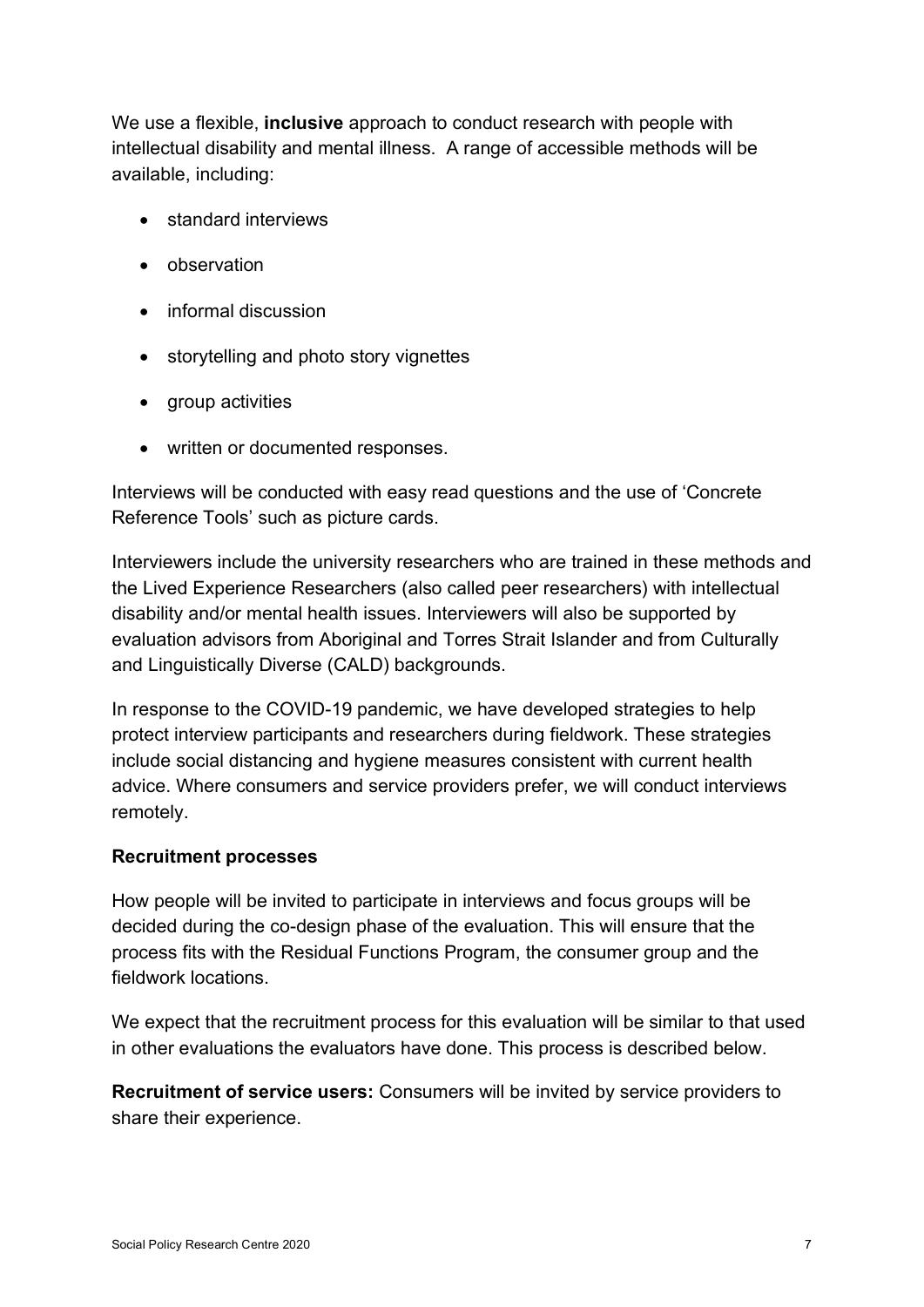- **Step1 Recruitment of service users**: Service providers will be given information and resources to help them explain the research to possible interviewees. This includes information that ensures that the consumer understands that they can choose to participate or not.
- **Step 2 Recruitment of service users**: Service providers will make initial contact with the consumers, provide information about the evaluation and obtain permission to pass their contact details on to the evaluators or to set up an interview time.

**Recruitment of family members:** Family members will be invited by service users.

- **Step 1 Recruitment of family members:** During the interviews with consumers, the researcher will ask whether the consumer has a **family member** we could also talk to (we will check with support workers first if that is alright.
- **Step 2 Recruitment of family members:** If the service user agrees, the consumer (or service provider on their behalf) will contact the family member and invite them to participate; if they agree, the consumer or service provider will forward contact details to SPRC, or the family member will contact the SPRC directly.

#### **Recruitment of service provider staff and other stakeholders**

Service provider managers in the fieldwork sites will identify suitable staff for the interviews and ask them if they would like to participate. Other stakeholders will be invited by the Ministry to participate.

#### **Who will be invited to participate**:

**All participants** in the interviews and focus groups will be 14 years or older to avoid ethical risks.

Service providers will identify consumers who have been in the Residual Functions Program the longest to collect the most meaningful outcome data and experiences of the Program. Service providers will also consider any other selection criteria as agreed in the co-design to gain diversity in the sample. For example: the aim is to interview a broad range of consumers of different sex, age, cultural background, location and mental health and intellectual disability.

**Family members** will be identified through nomination by the consumer during or after the interview (as described above).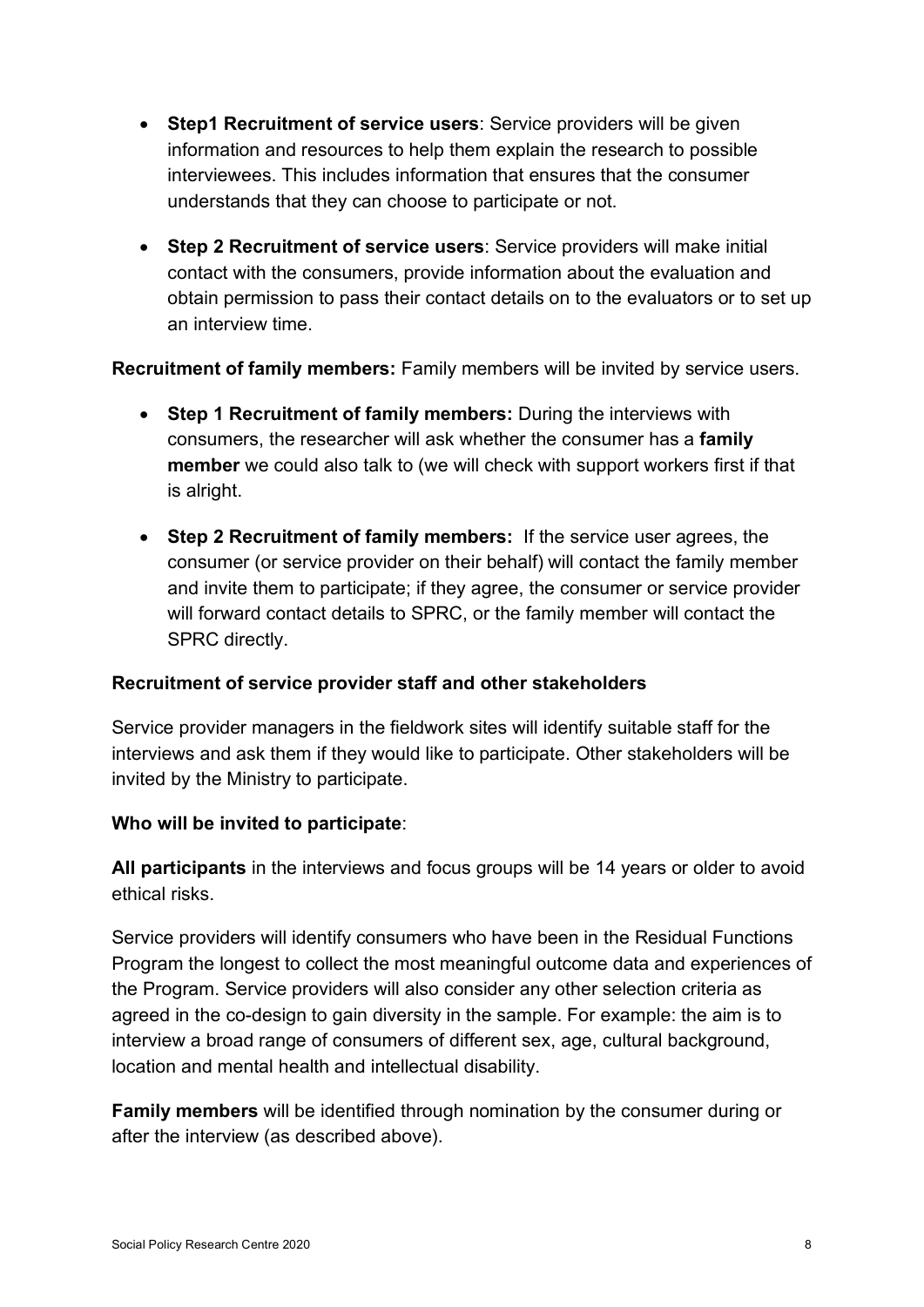**Service providers** in the fieldwork sites and **other stakeholders** will be identified through discussions with site managers and subject to criteria decided upon in the co-design process.

#### **Consent processes**

Participation in the interviews or focus groups is voluntary. All participants must be freely able to give their consent to participate.

**Consent** processes and forms will be finalised during the co-design phase. In previous evaluations, we used the processes described below. Any changes for this evaluation will consider the particulars of the Residual Functions Program, the consumer group and the fieldwork locations.

The **consent process for consumers** will involve the following steps:

- 1. SPRC will produce information sheets and consent forms about the evaluation written in an accessible way for consumers, with advice from service providers about length, design and wording
- 2. Service providers will talk through the information sheets and what the evaluation involves with service users
- 3. Researchers will collect informed consent from service users before the interviews. A spoken consent can be recorded.

The **consent process for families** of consumers will involve the following steps:

- 1. SPRC will produce information sheets and consent forms about the evaluation written in an accessible way for families, with advice from service providers about length, design and wording
- 2. Service users (or service providers on behalf of the service user) forward the information sheet to the family member nominated by the service user
- 3. Researchers will collect informed consent from family members before the interviews.

The **consent process for service providers and other stakeholders** will involve the following steps:

- 1. SPRC will produce information sheets and consent forms about the evaluation
- 2. The Ministry or service providers forward the information sheet to nominated participants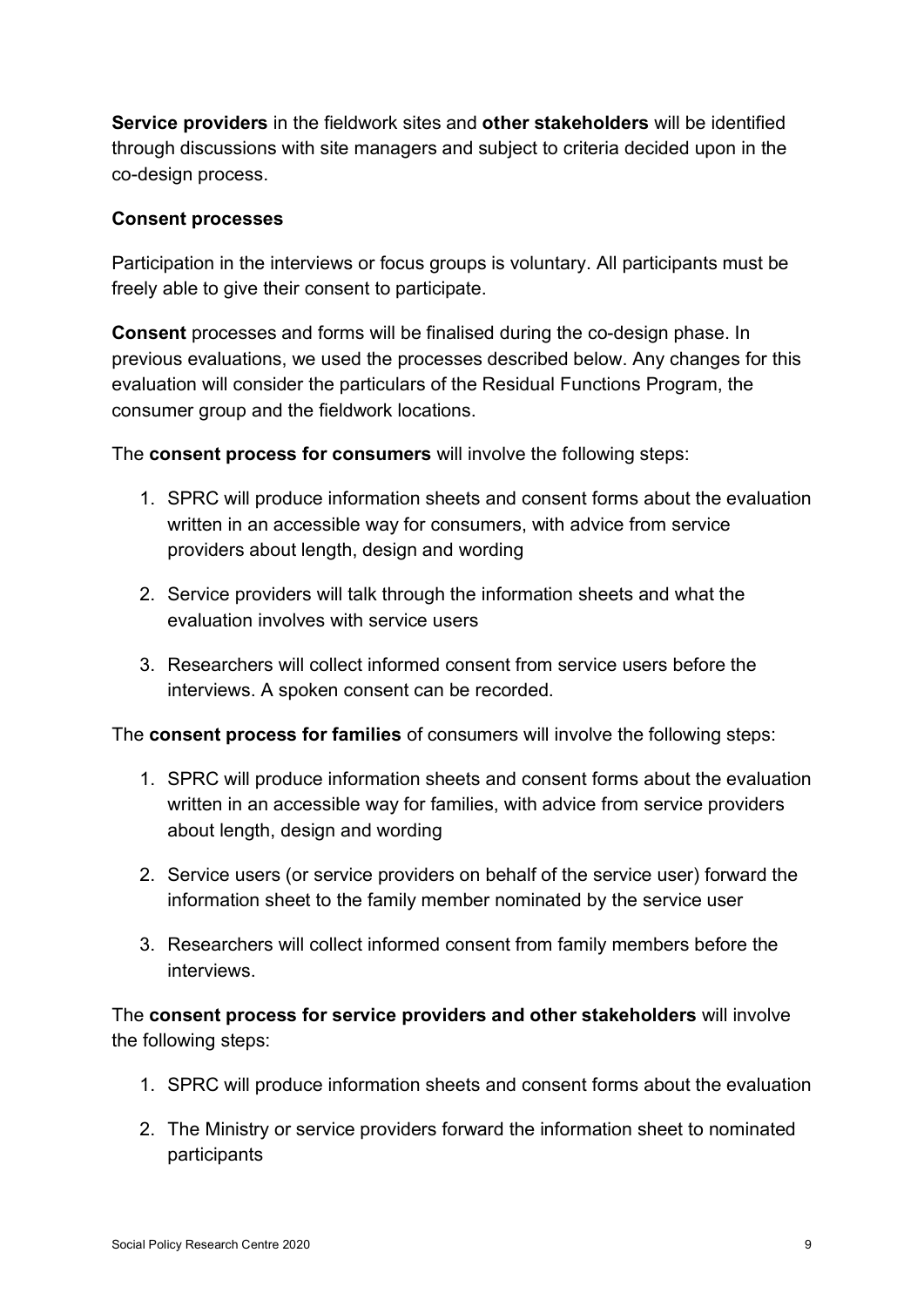3. Researchers will collect informed consent before the interviews/focus groups.

#### **Analysis of qualitative data**

The data from the interviews and focus groups will be thematically analysed against the evaluation questions – which means that the evaluators will look at how what people told them fits with the questions that the evaluation aims to answer. The interview and focus group data will be examined and sorted into themes using analysis software called NVivo.

### <span id="page-20-0"></span>**3.1.3 Analysis of quantitative data**

The evaluators will analyse quantitative Program data collected by the three streams of service delivery (i.e. LHDs & SHNs, ID Health Teams and the Ministry - as outlined in Section 1) and transferred by the Ministry to assess the effectiveness of Program implementation and outputs.

The data set consists of i) the data routinely collected across NSW Health for all consumers, and ii) the data that is collected as part of the Program - as per Data Guidelines May 2019. Where numbers allow, we will look at individual services, LHDs, Streams and the overall Residual Functions Program.

In addition, the Ministry will link consumer outcome data from across the Department (which is called data linkage) so the evaluation can measure Program impact. For example, to assess whether there are changes in health service usage among Program consumers, we will use the self-controlled case series (SCCS) method with two steps.

- Step One: For each Program site we will conduct a SCCS to compare health service usage patterns of each consumer before and after joining the Residual Functions Program. Where possible we will also compare health outcomes before and after joining the Program.
- Step Two: using Residual Functions Program level data from all sites, the approach is the same as in phase one, however, to estimate impact of the Program in each LHD, we will use the SCCS method and include time factors for each LHD in the model

The data linkage will look for any NSW public health service usage 1 year prior to enrolment in the Program (this does not have to be in the same LHD) and compare how this changes after engagement with the service.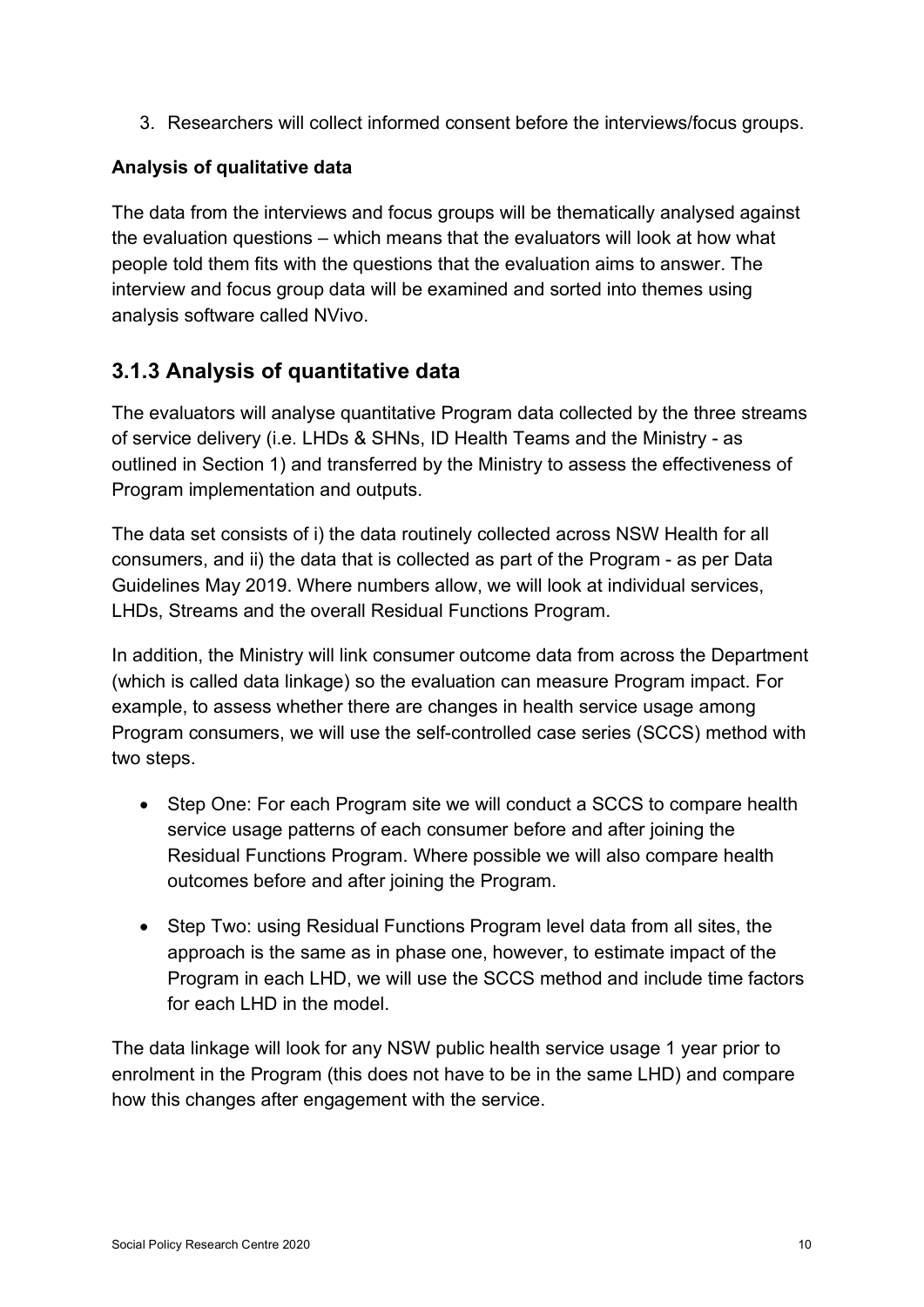The evaluators will also compare the demographics and overall patterns of service use to the linked data set held by 3DN, which explores demographics, health and health service usage of people with intellectual disability in NSW.

The data sources will be collected and analysed for the full sample of Residual Functions Program consumers.

The co-design process will determine consent requirements and processes for the collection and use of quantitative data in the evaluation, as well as available data sources and the analysis plan.

### <span id="page-21-0"></span>**3.1.4 Economic modelling**

The evaluators will develop economic modelling to integrate program funding and cost data with healthcare service usage patterns developed though the quantitative analyses. The data will be developed into a time series to calculate average costs for the services provided to consumers before and after entry to the Residual Functions Program. Healthcare services will include hospital admissions and lengths of stay, emergency department presentations and community based mental health services (Program logic Appendix A).

The evaluators will also aim to integrate mental health outcomes into the economic modelling through the Kessler Psychological Distress Scale (K10), which is a routinely collected measure. The K10 is a simple self-report measure of psychological distress, which can be used to measure improvements (or declines) to a person's mental health over time. Where study group sample sizes allow (i.e., it is large enough to provide statistically significant findings), the K10 scores will be used to estimate changes in Quality Adjusted Life Years (QALYs). A QALY is a measure of health outcome that combines length of life with health-related quality of life. QALYs are used in economic evaluation to help understand how effective health programs are at improving people's health and wellbeing.

The economic evaluation will develop a Markov model framework to assess cost effectiveness of the Residual Functions Program. A Markov model is an economic approach to assess program health outcomes, service usage and related cost effectiveness. The economic evaluation will also identify resource usage cost offsets potentially resulting from reduced hospital admissions or less use of other health services.

The economic modelling will also examine available comparative patterns of health service usage of people with intellectual disability in NSW through the separate large linked data set held by 3DN.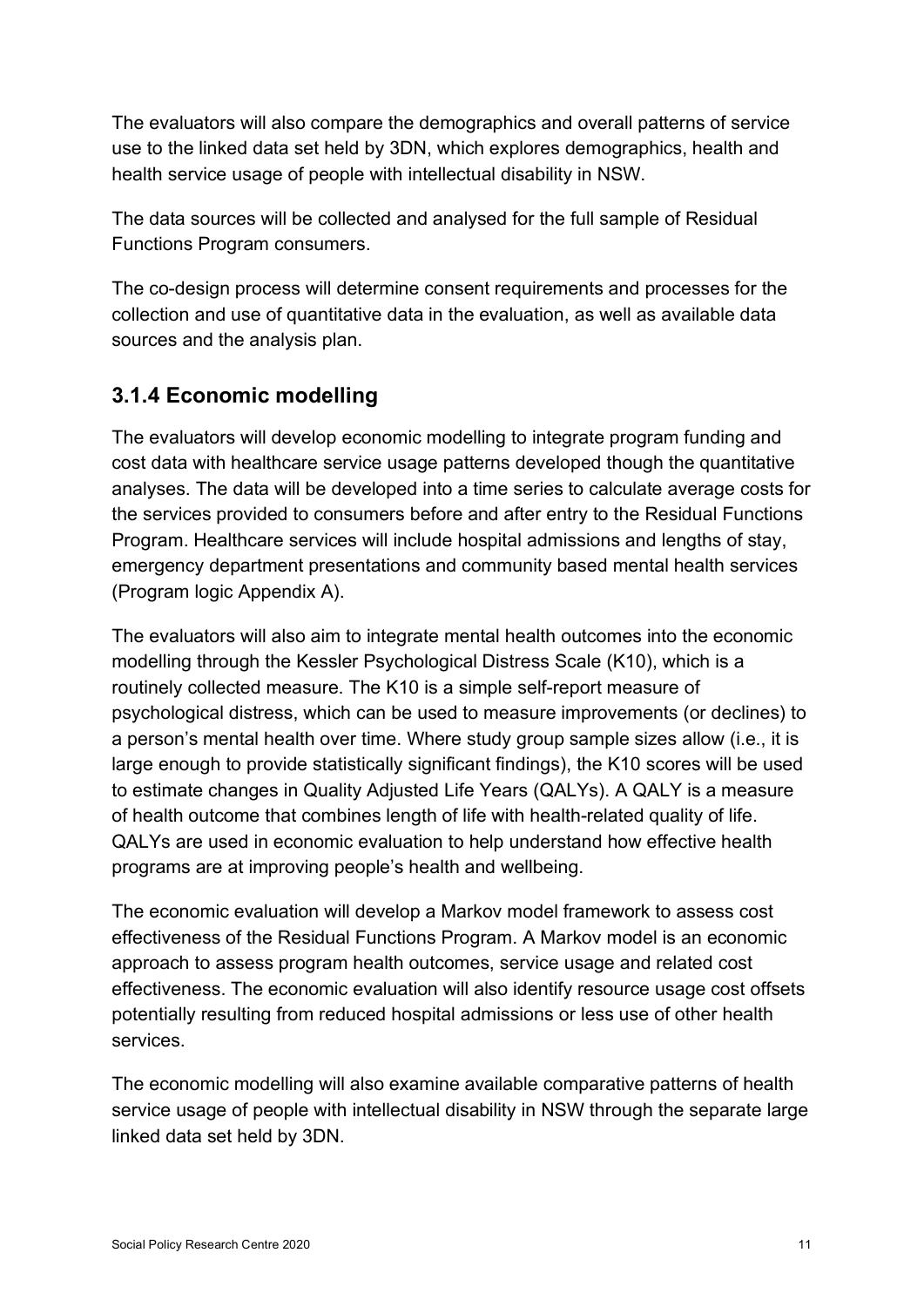## <span id="page-22-0"></span>**3.2 Inclusive and culturally sensitive approaches**

**Lived experience**: SPRC will recruit and support people with lived experience of mental illness and intellectual disability to contribute to all stages of the evaluation, from design through data collection to analysis and reporting.

During the co-design process we will refine the qualitative data collection and peer research methods with input from expert advisors for mental health, intellectual disability, Aboriginal and Torres Strait Islander people and people from CALD backgrounds.

Our fieldwork protocols will contain inclusive and culturally appropriate recruitment strategies, safety protocols and sensitive research practices, as outlined in Section [2.](#page-12-0) Depending on their preferences, lived experience researchers will also be involved in the fieldwork itself, data analysis and commenting on draft reports.

The lived experience research is organised by the research team's mental health peer researcher. NSW Council for Intellectual Disability will support lived experience researchers with intellectual disability.

**Aboriginal and Torres Strait Islander expertise** will be sought from local Aboriginal organisations and the Residual Functions Program workers in the fieldwork sites. We will build on local LHD contacts, or on the relationships we have developed through previous evaluations to partner with local Aboriginal organisations.

In addition, the SPRC evaluation team includes an academic Aboriginal and Torres Strait Islander advisor, and one of the lived experience researchers recruited for the evaluation identifies as Aboriginal. The Centre for Aboriginal Health at NSW Health will also provide expert advice.

Similarly, we will seek **CALD expertise** from Residual Functions Program workers and from local organisations in the fieldwork sites. The evaluators will also draw on the expertise of the SPRC CALD advisors.

## <span id="page-22-1"></span>**3.3 Timeline**

The evaluation will be conducted in three phases:

- Phase 1: Project set-up, co-design, evaluation plan and ethics submissions (December 2019 – June 2020)
- Phase 2: Qualitative data collection (June–August 2020)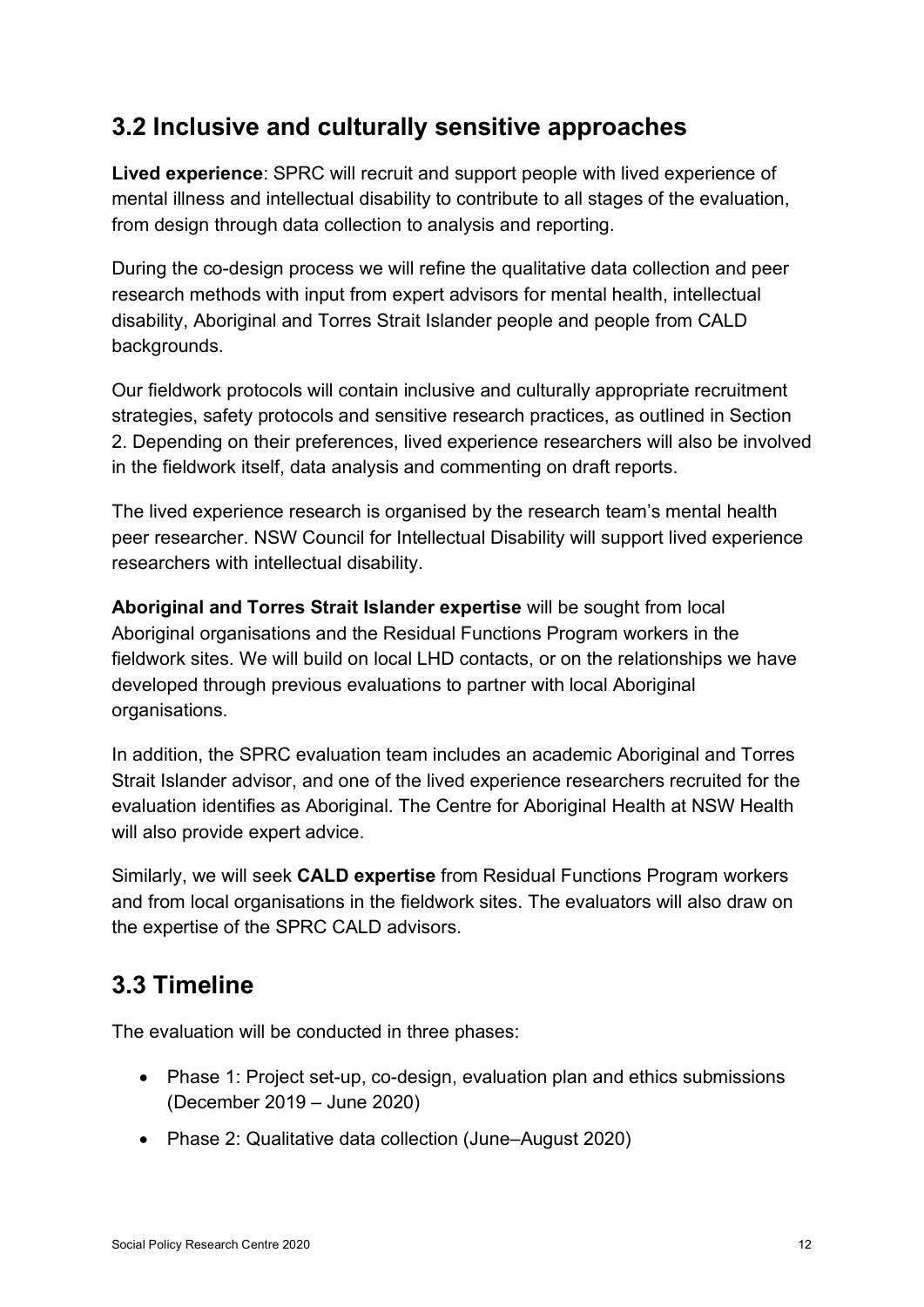• Phase 3: Data analysis, final reporting and presentations (September 2020 – January 2021)

Detail is provided in [Table 2](#page-23-0) below. If any issues should impact on timeframes during the evaluation, the Ministry and SPRC together will manage variations to the evaluation timeline. Potential issues may relate to resourcing at the Program sites or the Ministry, or to COVID-19.

<span id="page-23-0"></span>

|  |  |  | <b>Table 2 Evaluation timeline</b> |  |
|--|--|--|------------------------------------|--|
|--|--|--|------------------------------------|--|

| Phase 1                                                                    | Dec 2019 - Jun<br>2020 |
|----------------------------------------------------------------------------|------------------------|
| Project start                                                              | Dec 2019               |
| Initial meeting                                                            | Jan 2020               |
| Decide communication plan                                                  | Jan                    |
| Review quantitative data sources                                           | Jan                    |
| Collect and review program documentation                                   | Jan-Mar                |
| Co-design process:                                                         | Jan-May                |
| Develop evaluation questions                                               |                        |
| Refine research methodology incl peer methodologies                        |                        |
| Develop program logic<br>$\bullet$                                         |                        |
| Select fieldwork sites                                                     |                        |
| Finalise sampling framework                                                |                        |
| Finalise fieldwork protocols                                               |                        |
| <b>Ethics applications</b>                                                 | $Jan - Jun$            |
| Engage key contacts and stakeholders in fieldwork sites                    | $Mar - Jun$            |
| Recruit and train peer researchers                                         | $Feb - May$            |
| <b>Deliverables: Evaluation Framework, Program Logic</b>                   | <b>May</b>             |
| <b>Ethics approvals</b>                                                    | June                   |
| <b>Phase 2</b>                                                             | Jun - Sep 2020         |
| Fieldwork in 2 Program locations                                           | $Jun - Sep$            |
| Focus groups/interviews with other key stakeholders                        | $July - Sep$           |
| Feedback to Program and evaluation governance groups                       | ongoing                |
| Phase 3                                                                    | Sep 2020 - Jan<br>2021 |
| Qualitative data analysis (interviews, focus groups, Program<br>documents) | $Sep - Oct$            |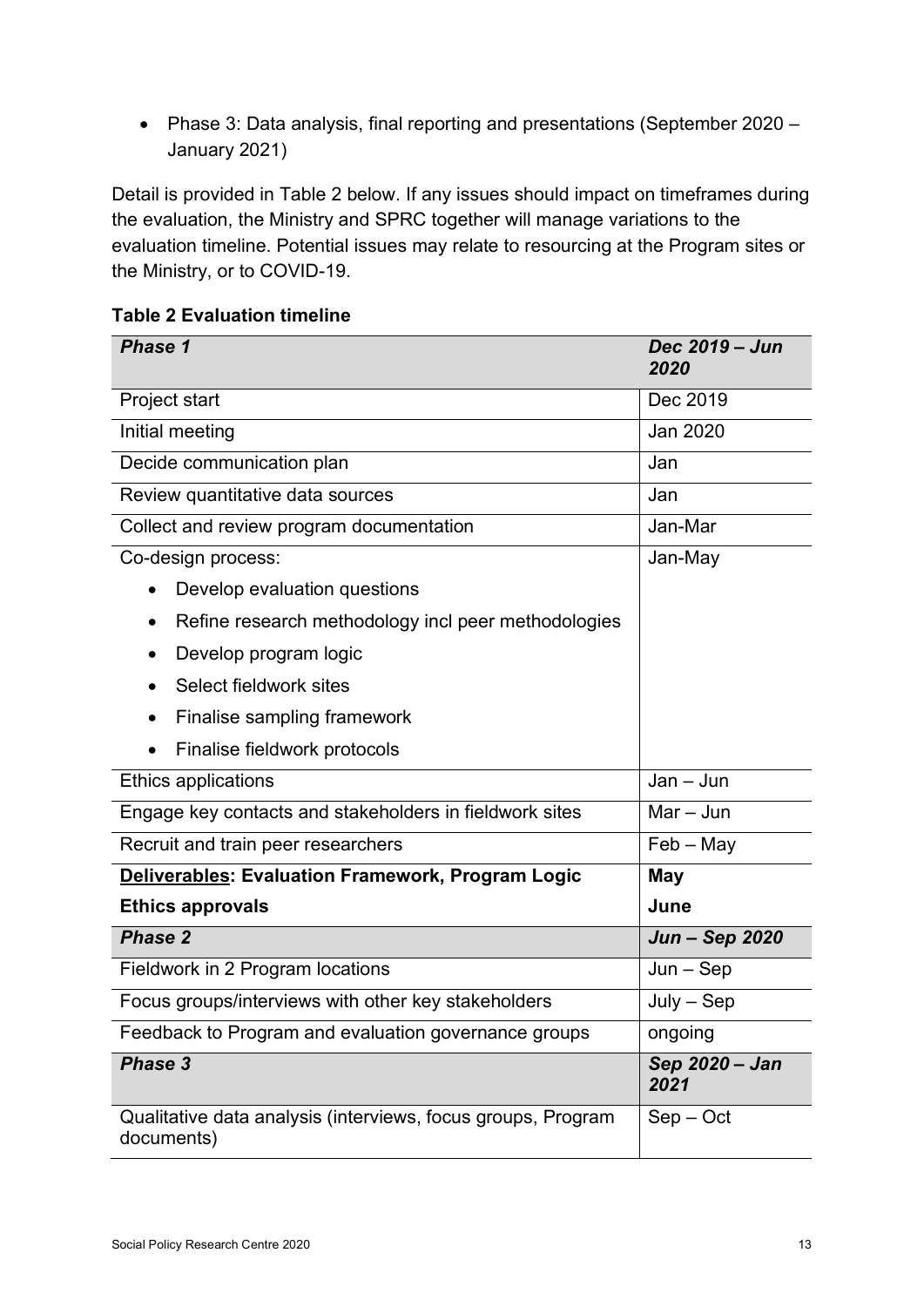| Quantitative data analysis (Minimum Data Set MDS and<br>linked data) Wave 1                            | $Sep - Oct$     |
|--------------------------------------------------------------------------------------------------------|-----------------|
| Economic analysis and cost modelling                                                                   | $Sept - Oct$    |
| Triangulation of qualitative and quantitative data                                                     | Nov             |
| Deliverable: Draft Evaluation Report (also referred to as                                              | <b>Nov 2020</b> |
| Interim Summative Evaluation Report/Mid-term report)                                                   |                 |
| Deliverable: Final Evaluation Report (also referred to as<br><b>Final Summative Evaluation Report)</b> | 28 Feb 2021     |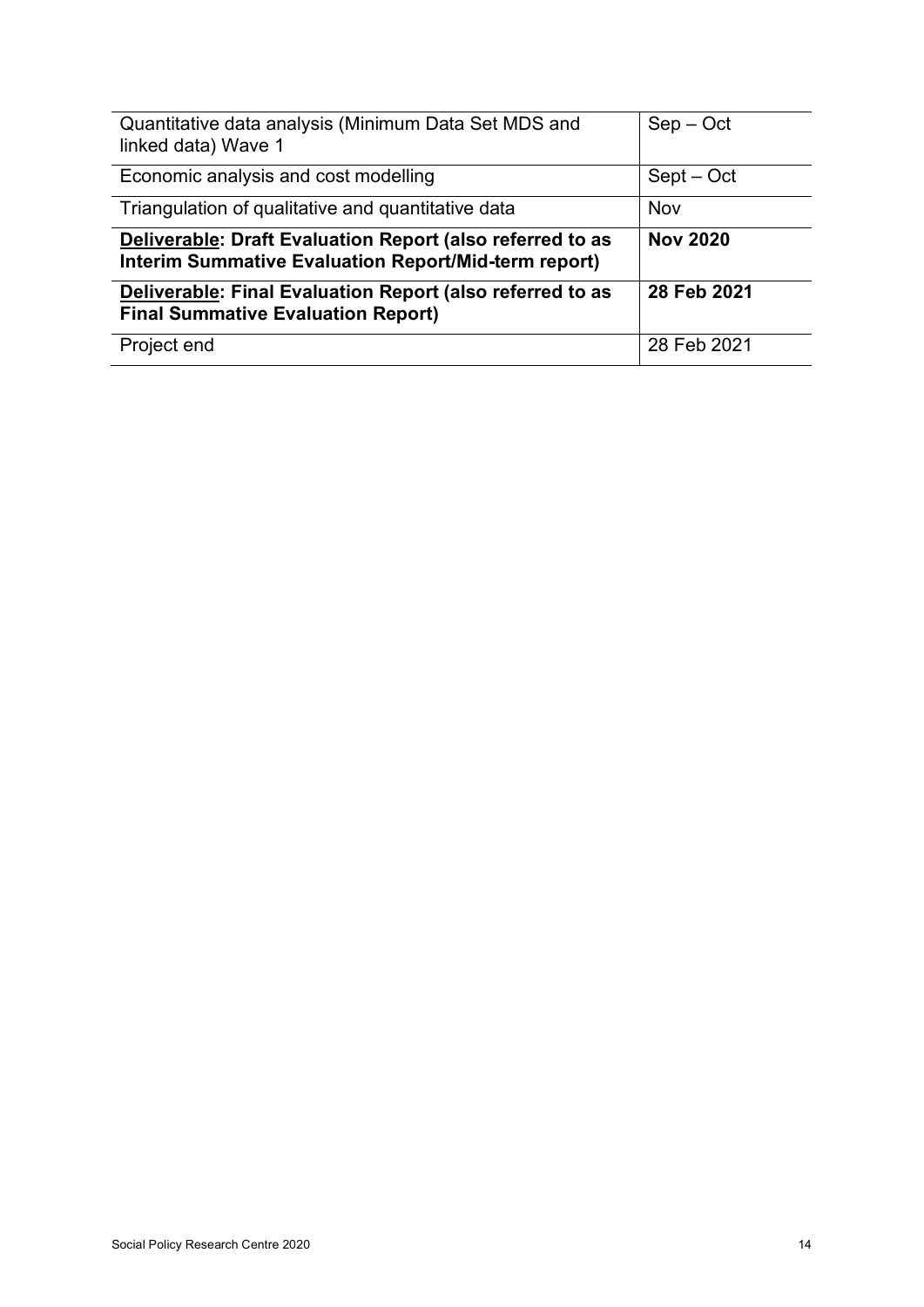# <span id="page-25-0"></span>**4 Quality assurance processes**

## <span id="page-25-1"></span>**4.1 Governance**

This project will be managed and overseen through the following mechanisms.

SPRC will report to the **Mental Health Branch**, NSW Ministry of Health. Fortnightly project meetings have been agreed to, and the frequency can be adjusted in consultation with the Ministry as needed. Meetings include updates on evaluation progress and findings and any potential variations to the project scope, budget or deliverables.

An **Evaluation Reference Group** will provide governance for the evaluation. The Ministry will involve stakeholders through the IDMH Advisory Group, which also advises IDMH Hubs (these are recurrent services). The Evaluation Reference Group will include relevant Government agencies, peak bodies, community organisations, people with lived experience of intellectual disability and mental health challenges as well as Aboriginal and Torres Strait Islander representation and advice on CALD mental health consumers. The Evaluation Reference Group will advise on evaluation design and methodology, comment on deliverables and provide general evaluation guidance. SPRC will attend meetings and present evaluation progress and findings as required and appropriate.

## <span id="page-25-2"></span>**4.2 Communication plan**

[Table 4](#page-25-3) summarises the communication plan for the evaluation. It aims to ensure that all stakeholders are engaged and confident in the evaluation and informed about its progress. SPRC will communicate the final evaluation findings to all stakeholders in various appropriate formats in February 2021.

| Stakeholder type   | <b>Engagement point or method</b>        | <b>Times</b>        |
|--------------------|------------------------------------------|---------------------|
| Program            | Introduction of evaluation by LHDs       | <b>Jun 2020</b>     |
| consumers          | <b>Interviews</b>                        | Jun-Sep 2020        |
|                    | Feedback about evaluation findings (full | Feb 2021            |
|                    | public report and short, accessible      |                     |
|                    | version)                                 |                     |
| <b>Families of</b> | Consumers/LHDs contact families          | <b>Jun-Sep 2020</b> |
| Program            | <b>Interviews</b>                        | Jun-Sep 2020        |
| consumers          | Feedback about evaluation findings (full | Feb 2021            |
|                    | public report and short, accessible      |                     |
|                    | version)                                 |                     |

<span id="page-25-3"></span>

|  |  | Table 3 Stakeholder engagement strategy |  |
|--|--|-----------------------------------------|--|
|--|--|-----------------------------------------|--|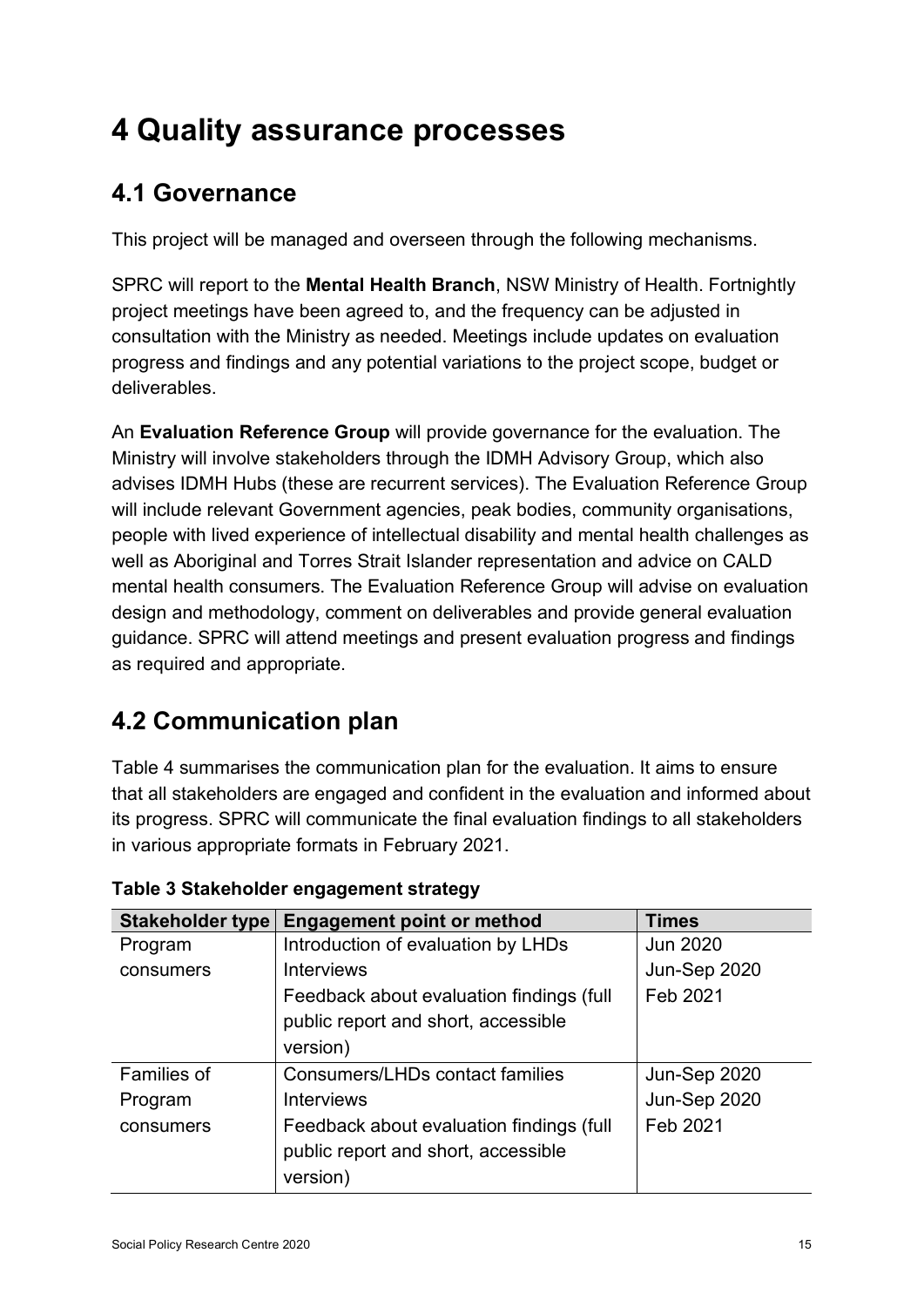| LHDs and other         | Feedback about evaluation progress and       | From Mar 2020       |
|------------------------|----------------------------------------------|---------------------|
| Program                | findings: through representation on          |                     |
| providers              | <b>Evaluation Reference Group and direct</b> |                     |
|                        | communication from the Ministry              |                     |
| <b>LHDs and</b>        | Fieldwork                                    | Jun-Sep 2020        |
| relevant service       | Feedback about evaluation progress and       | From March 2020     |
| providers in the       | findings: through representation on          |                     |
| fieldwork              | <b>Evaluation Reference Group and direct</b> |                     |
| locations              | communication from the Ministry              |                     |
| Peer researchers       | Advice on fieldwork methodology and          | From March 2020     |
| in the fieldwork       | interview recruitment processes              |                     |
| locations              | Fieldwork                                    | Jun-Sep 2020        |
|                        | Contributing to analysis in evaluation       | Sep 2020 to Jan     |
|                        | report                                       | 2021                |
| Government             | Phone interviews - individual or small       | <b>Jul-Sep 2020</b> |
| stakeholders           | group discussion (after the Ministry has     |                     |
|                        | informed stakeholders about the              |                     |
|                        | evaluation and they have agreed to           |                     |
|                        | participate)                                 |                     |
|                        | Feedback about evaluation findings (full     | February 2021       |
|                        | public report and short, accessible          |                     |
|                        | version)                                     |                     |
| Other state-level      | Phone interviews – individual or small       | <b>Jul-Sep 2020</b> |
| stakeholders           | group discussion (after the Ministry has     |                     |
|                        | informed stakeholders about the              |                     |
|                        | evaluation and they have agreed to           |                     |
|                        | participate)                                 |                     |
|                        | Feedback about evaluation findings (full     |                     |
|                        | public report and short, accessible          |                     |
|                        | version)                                     | February 2021       |
| Aboriginal and         | Advice on evaluation design,                 | From March 2020     |
| <b>CALD advisors</b>   | methodology and analysis                     |                     |
|                        | Feedback on final report                     | February 2021       |
| Evaluation             | Evaluation design and methodology            | March 2020          |
| <b>Reference Group</b> | advice                                       |                     |
|                        | General evaluation advice                    | as appropriate      |
|                        | Feedback on final report                     | February 2021       |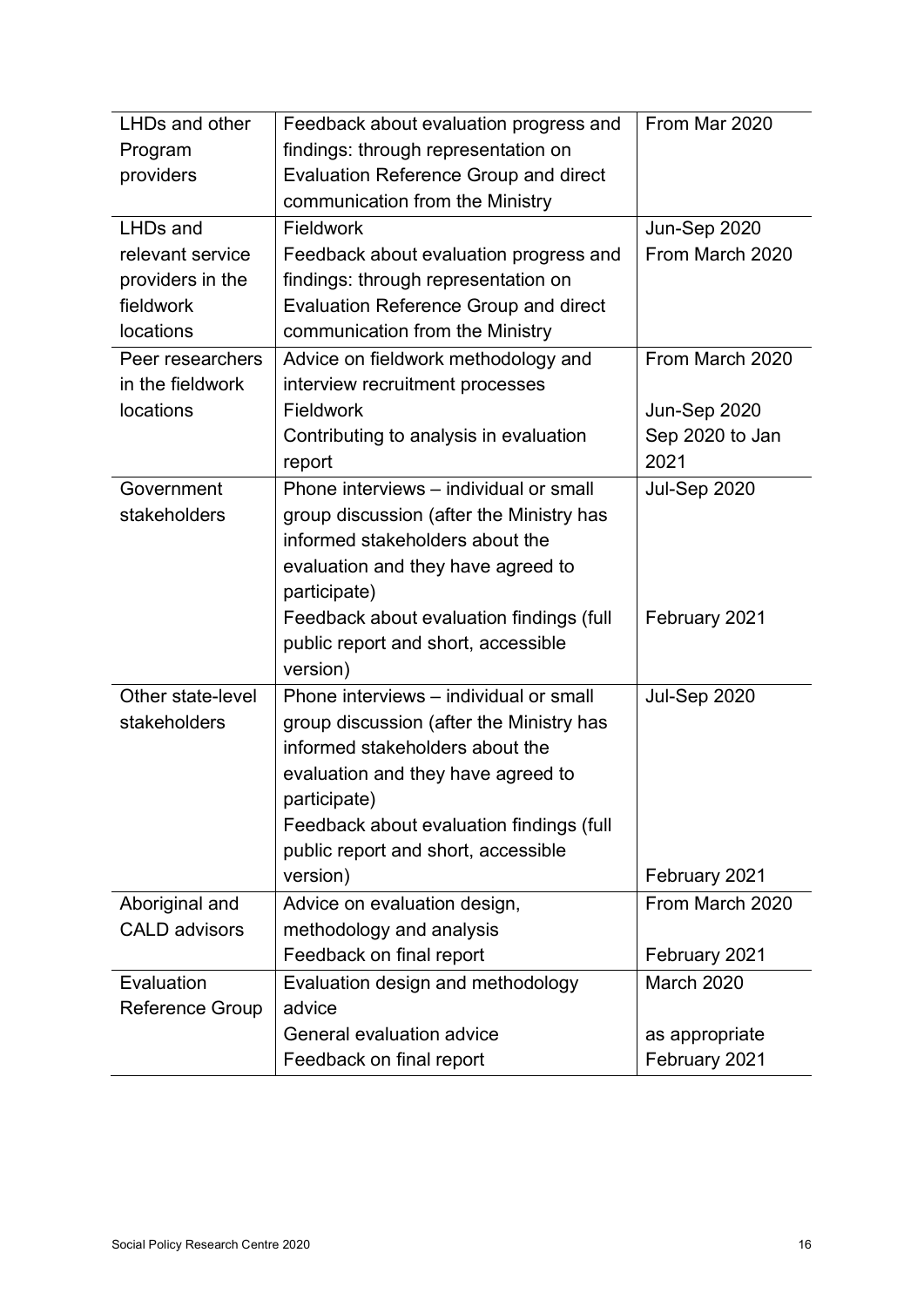## <span id="page-27-0"></span>**4.3 Ethics**

This evaluation requires six ethics approvals. Applications will include strategies to minimise the risk of psychological harm and trauma to Residual Functions Program consumers. The applications will ensure voluntary participation and confidentiality in the qualitative and quantitative research.

Ethics approval will be sought from the following ethics committees:

- **UNSW Human Research Ethics Committee (HREC)**, which will provide approval for the qualitative data collection
- **Aboriginal Health and Medical Research Council (AH&MRC) Human Research Ethics Committee (HREC)**, which will provide ethics clearance for Aboriginal and Torres Strait Islander involvement in the evaluation
- **NSW Population and Health Services Research Ethics Committee (P&HSREC)**, which will provide ethics approval for the program data linkage and economic and cost modelling analyses
- **Northern Sydney Local Health District (NSLHD) Human Research Ethics Committee (HREC)**, which will be the lead HREC for the qualitative fieldwork in two Program sites
- **LHD Research Governance Offices in the two fieldwork sites**, for Site Specific Approvals (SSAs) for qualitative fieldwork.

The research will adhere to the requirements outlined in the UNSW Code of Conduct and align with best-practice principles in the NSW Government Evaluation Framework, for example communicating evaluation results to various audiences.

## <span id="page-27-1"></span>**4.4 Risk management**

[Table 4](#page-27-2) outlines some of the challenges that could arise over the course of the evaluation, their potential consequences, their likelihood and mitigation strategies. The table will be refined during co-design, and risks will be monitored and addressed during the evaluation.

| <b>Risks</b>                                 | Likeli-<br>hood | Impact on<br>evaluation &<br>stakeholders | <b>Risk management response</b>                                                                       |
|----------------------------------------------|-----------------|-------------------------------------------|-------------------------------------------------------------------------------------------------------|
| Evaluator will be<br>required to effectively | High            | High                                      | Early communication with stakeholders to engage<br>them in the evaluation process and to identify how |

#### <span id="page-27-2"></span>**Table 4 Risks and mitigation strategies**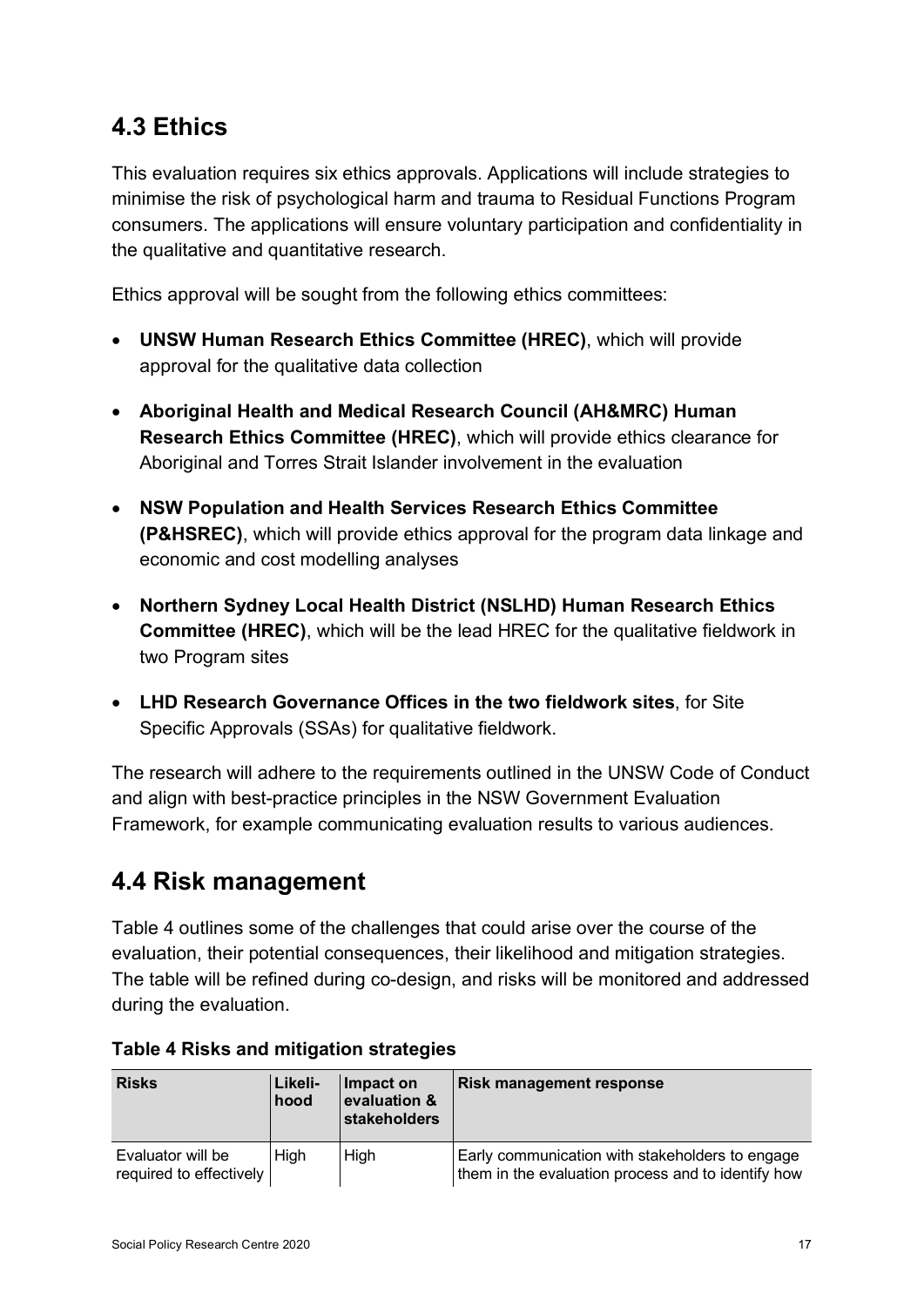| engage with multiple<br>stakeholders                                                                |        |        | to best involve them in interviews and gain access<br>to program and other data.                                                                                                  |
|-----------------------------------------------------------------------------------------------------|--------|--------|-----------------------------------------------------------------------------------------------------------------------------------------------------------------------------------|
| dispersed across<br>different locations.                                                            |        |        | Peer methods to build trust and quality working<br>relationships with consumers and families.                                                                                     |
|                                                                                                     |        |        | Evaluation experience with stakeholders and data<br>holders (Ministry, InforMH, community service<br>providers) will avoid and resolve engagement<br>problems.                    |
|                                                                                                     |        |        | Communicate progress to stakeholders throughout<br>the project.                                                                                                                   |
|                                                                                                     |        |        | Tele/video-conferencing for dispersed<br>organisational stakeholders.                                                                                                             |
| Data may be limited<br>in the early stages of<br>the evaluation.                                    | High   | Low    | Evaluation design so that early stages do not<br>require access to program/outcome data.                                                                                          |
| Delay in data access<br>from Ministry/LHDs                                                          | High   | High   | Early communication with stakeholders and<br>CHeReL to identify how to access program data.                                                                                       |
| and low data quality<br>including data linkage                                                      |        |        | Transparency in how the data will be used and to<br>address concerns about sharing data.                                                                                          |
|                                                                                                     |        |        | Two strategies for linking consumer outcomes data<br>to mitigate the risk of delay in accessing linked<br>data.                                                                   |
|                                                                                                     |        |        | Past experience with LHDs/SHNs to access<br>resources and their staff members research<br>participation about intellectual disability mental<br>health.                           |
| Evaluator will be<br>required to lead<br>ethics approval<br>processes within a<br>short time frame. | Medium | High   | Team is highly experienced with relevant ethics<br>committees; and strong record obtaining ethics<br>approvals for similar projects.                                              |
| Submission of<br>deliverables may be                                                                | Low    | Medium | Strong project management and risk management<br>protocols.                                                                                                                       |
| delayed.                                                                                            |        |        | Project Manager will establish a detailed<br>communication protocol to identify and manage<br>risks (guarantees for deliverables below).                                          |
| Evaluation may fail to<br>critically analyse the<br>Program, and not<br>produce useful and          | Low    | High   | Team renowned for rigorous research governed by<br>university standards that produces comprehensive<br>and useful policy guidance to inform program<br>improvement and decisions. |
| actionable<br>recommendations.                                                                      |        |        | Mixed-methods approach from various data<br>sources compensates for data limitations, and<br>findings will be linked to actionable<br>recommendations.                            |
| <b>Evaluation activities</b><br>interfere with the<br>delivery of services to<br>consumers          | Low    | Medium | Evaluation design with focus on program data<br>reduces impact on service providers and<br>consumers.                                                                             |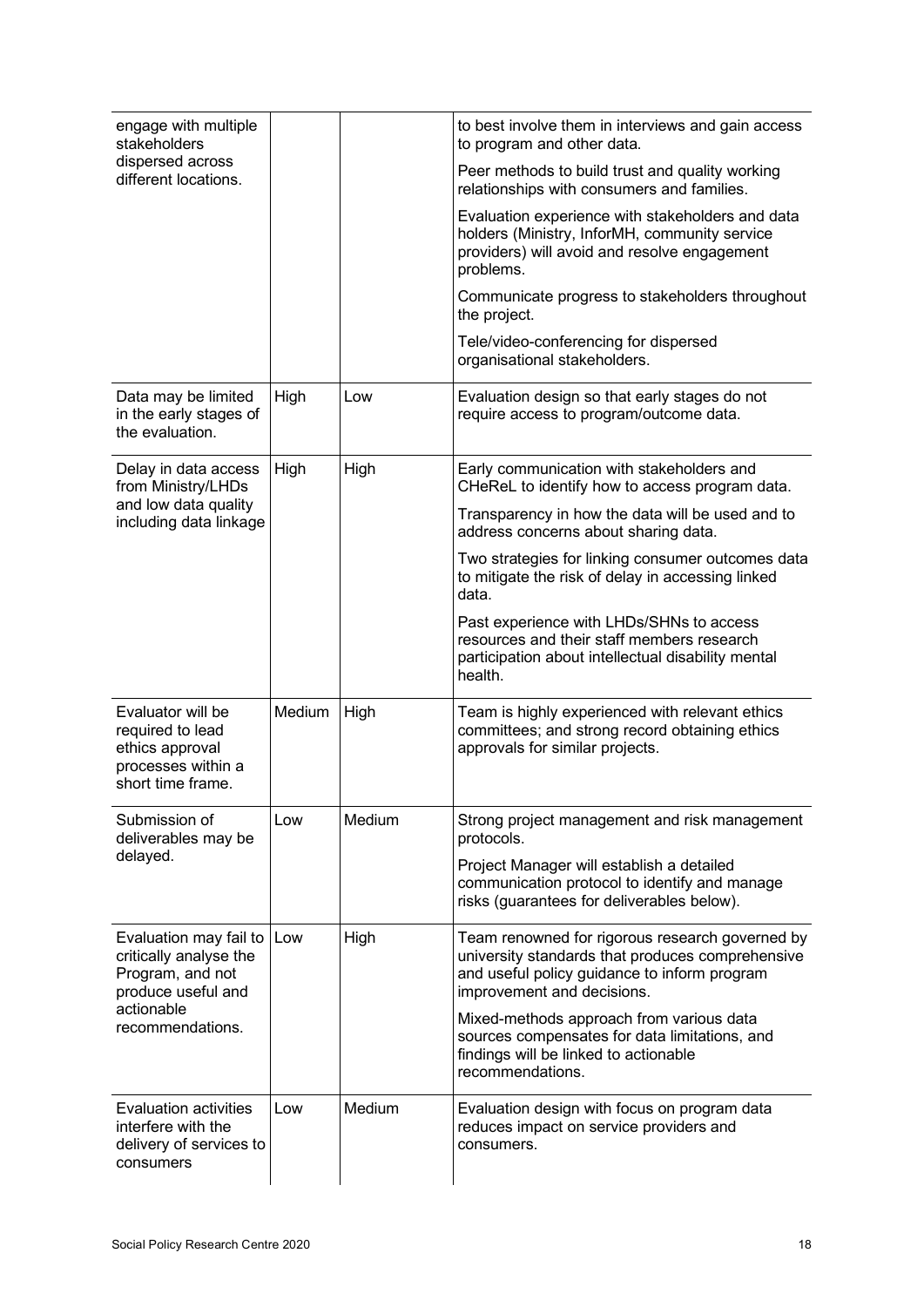| Consumer data is not I Low<br>appropriately<br>managed                        |     | Medium | Experienced managing sensitive data, systematic<br>data collection and storage methods. All personal<br>data will be confidential, with access limited to<br>evaluators for analysis.                                                                                                                                                               |
|-------------------------------------------------------------------------------|-----|--------|-----------------------------------------------------------------------------------------------------------------------------------------------------------------------------------------------------------------------------------------------------------------------------------------------------------------------------------------------------|
| Engagement of<br>consumers and<br>families in the project<br>is not effective | Low | High   | Experience engaging consumers, family members<br>and service staff.<br>Successful recruitment documentation and<br>approaches for people with mental illness and ID.<br>Experience working with formal guardians required<br>to consent on behalf of the consumer.<br>Self-controlled case series (SCCS) method to<br>allow for small sample sizes. |
| The evaluation<br>methodology is<br>inappropriate                             | Low | Low    | Mixed methods design and strong team to reduce<br>this possibility.<br>Leading Australian experts in intellectual<br>disability/mental health, evaluation, and peer-<br>methodologies.                                                                                                                                                              |

## <span id="page-29-0"></span>**4.5 Reporting and data storage**

The final evaluation report will be published, with approval from the Ministry, on the SPRC website. In addition, accessible versions of the report, including Easy Read and short video versions, will be published, with approval from the Ministry, on the SPRC website. The Executive Summary will be made available to all evaluation participants who indicate on the consent form that they wish to receive it.

The study findings will also be published in peer-reviewed journal articles and presented at national and international conferences. All data will be reported in such a way that no evaluation participant is identifiable.

Any data collected during this evaluation will be stored, in accordance with ethics and University requirements, for a period of seven years. Data will be stored in a deidentified form on a secure server, with access limited to the research team.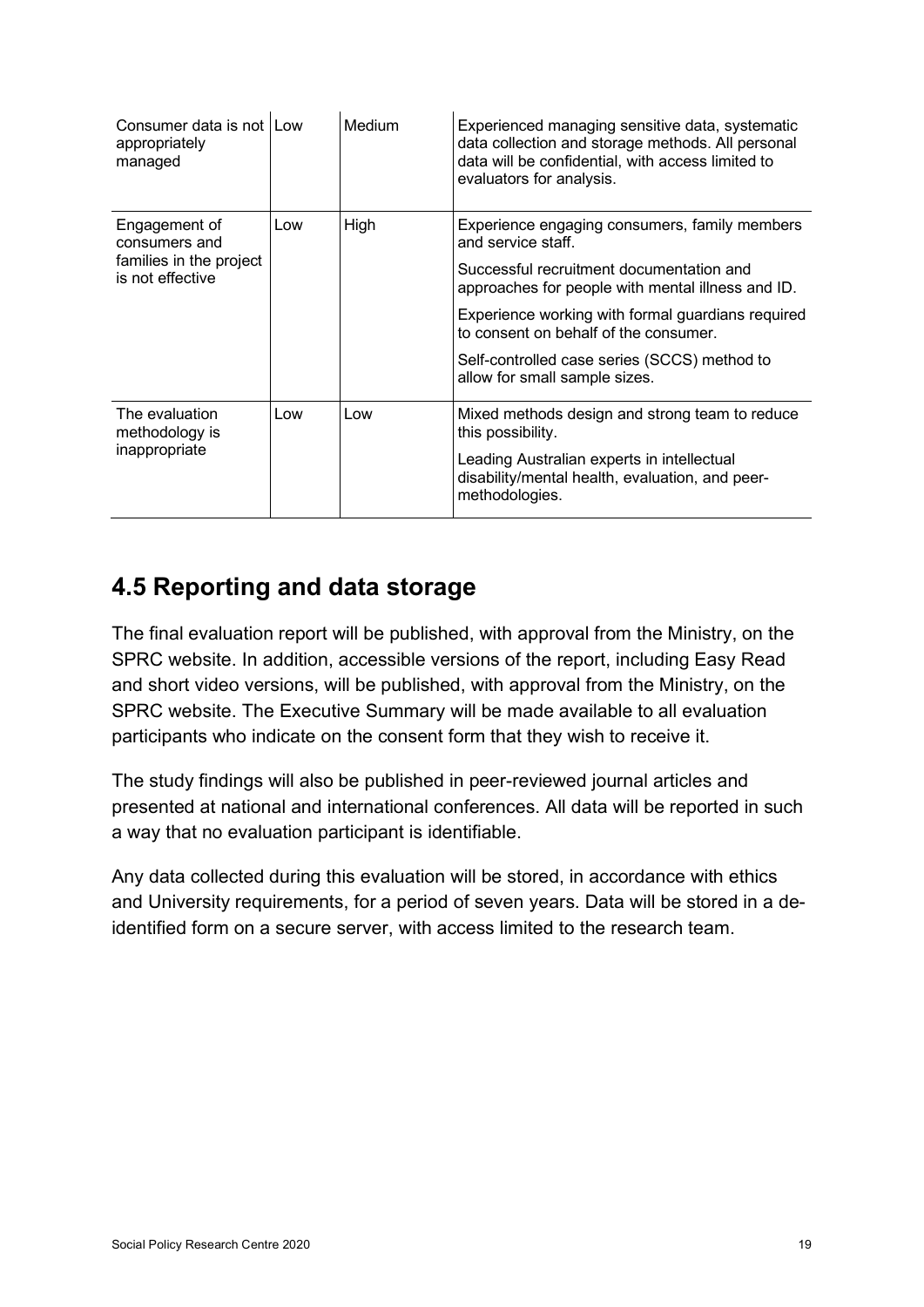# **Appendix A Program logic for IDMH NDIS Residual Functions Program**

**Program aim**: To improve the capacity of mainstream mental health services to work more effectively with people living with intellectual disability and cooccurring mental illness, and with their families and carers

<span id="page-30-0"></span>

| <b>Inputs</b>                                                                                                                                                                                                                                                                                                                                                                                                                              | <b>Activities</b>                                                                                                 |                                                                                                                                                                                                                  |                                                                                                                                                                                                     | <b>Outputs</b>                                                                                                                                                                                                                                   | <b>Process</b><br>outcomes                                                                                                                                                | <b>Outcomes for</b><br>direct consumers                                                                                                              |
|--------------------------------------------------------------------------------------------------------------------------------------------------------------------------------------------------------------------------------------------------------------------------------------------------------------------------------------------------------------------------------------------------------------------------------------------|-------------------------------------------------------------------------------------------------------------------|------------------------------------------------------------------------------------------------------------------------------------------------------------------------------------------------------------------|-----------------------------------------------------------------------------------------------------------------------------------------------------------------------------------------------------|--------------------------------------------------------------------------------------------------------------------------------------------------------------------------------------------------------------------------------------------------|---------------------------------------------------------------------------------------------------------------------------------------------------------------------------|------------------------------------------------------------------------------------------------------------------------------------------------------|
| <b>Funding</b><br>\$4.1m per year for three years to develop programs to meet the needs of people living with<br>intellectual disability and co-occurring mental illness<br>Direct consumers: new clinical care Stream 1, 2<br>Indirect consumers: enhanced service capacity Stream 1-3<br>Funding is used for 3 Program streams:                                                                                                          |                                                                                                                   |                                                                                                                                                                                                                  |                                                                                                                                                                                                     | Funded<br>Increased<br>LHD <sub>s</sub><br>coordination and<br>SHNs,<br>engagement<br><b>Clinicians</b><br>across health and<br>and central<br>service providers<br>(e.g. improved<br>agencies<br>partnerships<br>implement<br>funded<br>between | Reduced rates of<br>emergency<br>department<br>presentations<br>Reduced rates of<br>unplanned in-<br>patient admissions                                                   |                                                                                                                                                      |
| Stream1: Local Health<br>Organisation<br><b>Central Coast LHD</b><br>District Programs<br>10 Local Health Districts<br>(LHDs) and 2 Specialty<br><b>Hunter New England</b><br>Health Networks (SHNs)<br><b>LHD</b><br>received funding to<br>facilitate enhanced<br>Justice Health and<br>clinical, coordination and<br><b>Forensic Mental</b><br>capacity building<br><b>Health Network</b><br>services<br>Murrumbidgee LHD<br>Sydney LHD | Program<br>0-12 year old<br>clinical service<br><b>Clinical Team</b><br>Custodial ID and<br><b>MH</b> Transitions | <b>Service elements</b><br>Clinical service<br><b>Consultation Liaison</b><br><b>Capacity Building</b><br>Clinical service<br><b>Consultation Liaison</b><br><b>Capacity Building</b><br><b>Clinical service</b> | services;<br>outputs vary<br>according to<br>service                                                                                                                                                | mainstream health<br>and mental health<br>to facilitate<br>integrated care<br>and streamline<br>referral pathways)<br>Improved access<br>to appropriate<br>services for<br>people with                                                           | Reduced re-<br>admission rates to<br>inpatient facilities<br>Reduced length of<br>stay in an inpatient<br>facility<br>Increased numbers<br>of people with ID<br>accessing |                                                                                                                                                      |
|                                                                                                                                                                                                                                                                                                                                                                                                                                            | Northern Sydney LHD                                                                                               | Clinical service and<br>brokerage<br><b>Education and</b><br>enhancement of<br>existing IDMH team<br>Allied health<br>clinician                                                                                  | Clinical service<br><b>Consultation Liaison</b><br><b>Capacity Building</b><br><b>Capacity Building</b><br>Education<br>Clinical service<br><b>Consultation Liaison</b><br><b>Capacity Building</b> |                                                                                                                                                                                                                                                  | intellectual<br>disabilities and<br>mental illness,<br>including people<br>with ID who may<br>not traditionally<br>access<br>mainstream                                   | ambulatory mental<br>health services<br>Increase in<br>community<br>episodes of care for<br>people with ID<br>[Potential inclusion<br>of measures of |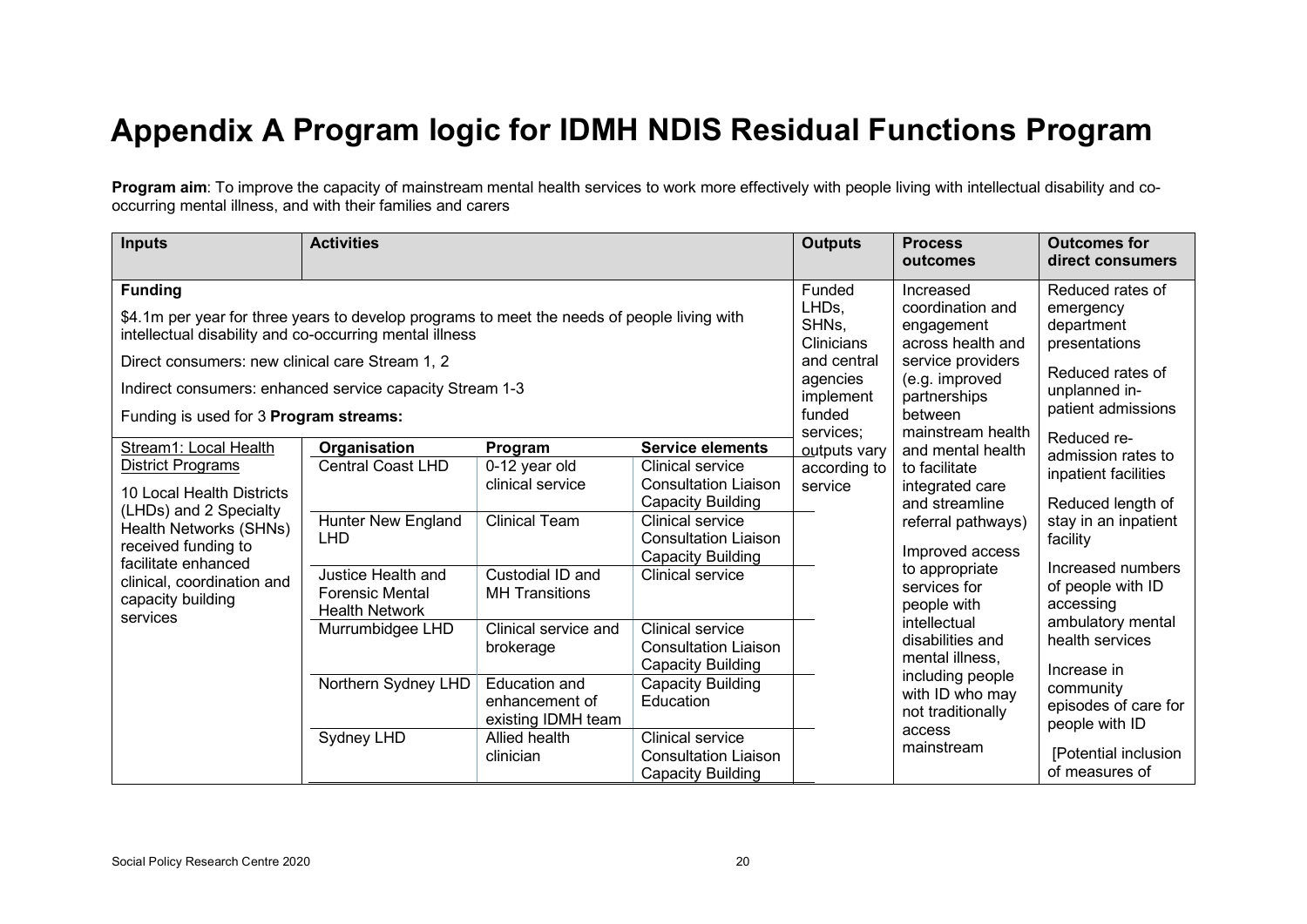| <b>Inputs</b>                                                                                  | <b>Activities</b>                                                                                               |                                   |                                                                                    | <b>Outputs</b> | <b>Process</b><br>outcomes                                                                                                                                                                                                            | <b>Outcomes for</b><br>direct consumers                                                                                                                                                                                    |
|------------------------------------------------------------------------------------------------|-----------------------------------------------------------------------------------------------------------------|-----------------------------------|------------------------------------------------------------------------------------|----------------|---------------------------------------------------------------------------------------------------------------------------------------------------------------------------------------------------------------------------------------|----------------------------------------------------------------------------------------------------------------------------------------------------------------------------------------------------------------------------|
|                                                                                                | Sydney Children's<br><b>Hospital Network</b>                                                                    | Clinical<br>enhancement           | <b>Clinical service</b><br><b>Consultation Liaison</b><br><b>Capacity Building</b> |                | mental health<br>services<br>Improved capacity<br>of health services<br>to provide<br>specialist care for<br>people with<br>intellectual<br>disability and co-<br>occurring mental<br>illness and for<br>their families and<br>carers | wellbeing, mental<br>health in the<br>evaluation - K10,<br>HoNOS,<br>HoNOSCA, NDIS]<br>Improved cost<br>effectiveness of<br>mainstream mental<br>health services<br>based on<br>healthcare cost<br>offsets for<br>outcomes |
|                                                                                                | South East Sydney<br><b>LHD</b>                                                                                 | Adolescent<br>transition clinic   | <b>Clinical service</b><br><b>Consultation Liaison</b><br><b>Capacity Building</b> |                |                                                                                                                                                                                                                                       |                                                                                                                                                                                                                            |
|                                                                                                | South West Sydney<br><b>LHD</b>                                                                                 | <b>NDIS Pathways</b><br>Clinician | <b>Consultation Liaison</b><br><b>Capacity Building</b>                            |                |                                                                                                                                                                                                                                       |                                                                                                                                                                                                                            |
|                                                                                                | Southern NSW LHD                                                                                                | <b>IDMH Clinic</b>                | <b>Clinical service</b><br><b>Consultation Liaison</b><br><b>Capacity Building</b> |                |                                                                                                                                                                                                                                       |                                                                                                                                                                                                                            |
|                                                                                                | Western NSW LHD                                                                                                 | <b>IDMH Clinic</b>                | <b>Clinical service</b><br><b>Consultation Liaison</b><br><b>Capacity Building</b> |                |                                                                                                                                                                                                                                       |                                                                                                                                                                                                                            |
|                                                                                                | Western Sydney LHD                                                                                              | Clinical team                     | <b>Clinical service</b><br><b>Consultation Liaison</b><br><b>Capacity Building</b> |                | Improved patient<br>flow through acute<br>MH facilities due                                                                                                                                                                           | mentioned above                                                                                                                                                                                                            |
| Stream 2: IDMH<br>Clinicians                                                                   | - facilitate improved access to appropriate psychological and mental<br>health care for people living with IDMH |                                   |                                                                                    |                | to better<br>coordination and<br>discharge                                                                                                                                                                                            |                                                                                                                                                                                                                            |
| An IDMH Clinician was<br>funded in each of the six                                             | - may provide assessment and short-term clinical care                                                           |                                   |                                                                                    |                | planning                                                                                                                                                                                                                              |                                                                                                                                                                                                                            |
| <b>ID Health Teams across</b><br>NSW, to provide clinical<br>and capacity building<br>supports | to build skills and confidence to work with people who experience<br><b>IDMH Activities</b>                     |                                   | - support the increased capacity of the Ministry and mental health staff           |                | Mainstream<br>clinicians:<br>- have more<br>exposure to                                                                                                                                                                               |                                                                                                                                                                                                                            |
| Locations:<br>• Northern Sydney LHD<br>• South East Sydney<br>LHD - Kogarah                    |                                                                                                                 |                                   |                                                                                    |                | people with ID<br>can access<br>expert support<br>and advice from<br><b>IDMH</b> clinician                                                                                                                                            |                                                                                                                                                                                                                            |
| <b>Assessment Service</b><br>• Sydney LHD<br>• South West Sydney<br><b>LHD</b>                 |                                                                                                                 |                                   |                                                                                    |                | report increased<br>capacity and<br>confidence to                                                                                                                                                                                     |                                                                                                                                                                                                                            |